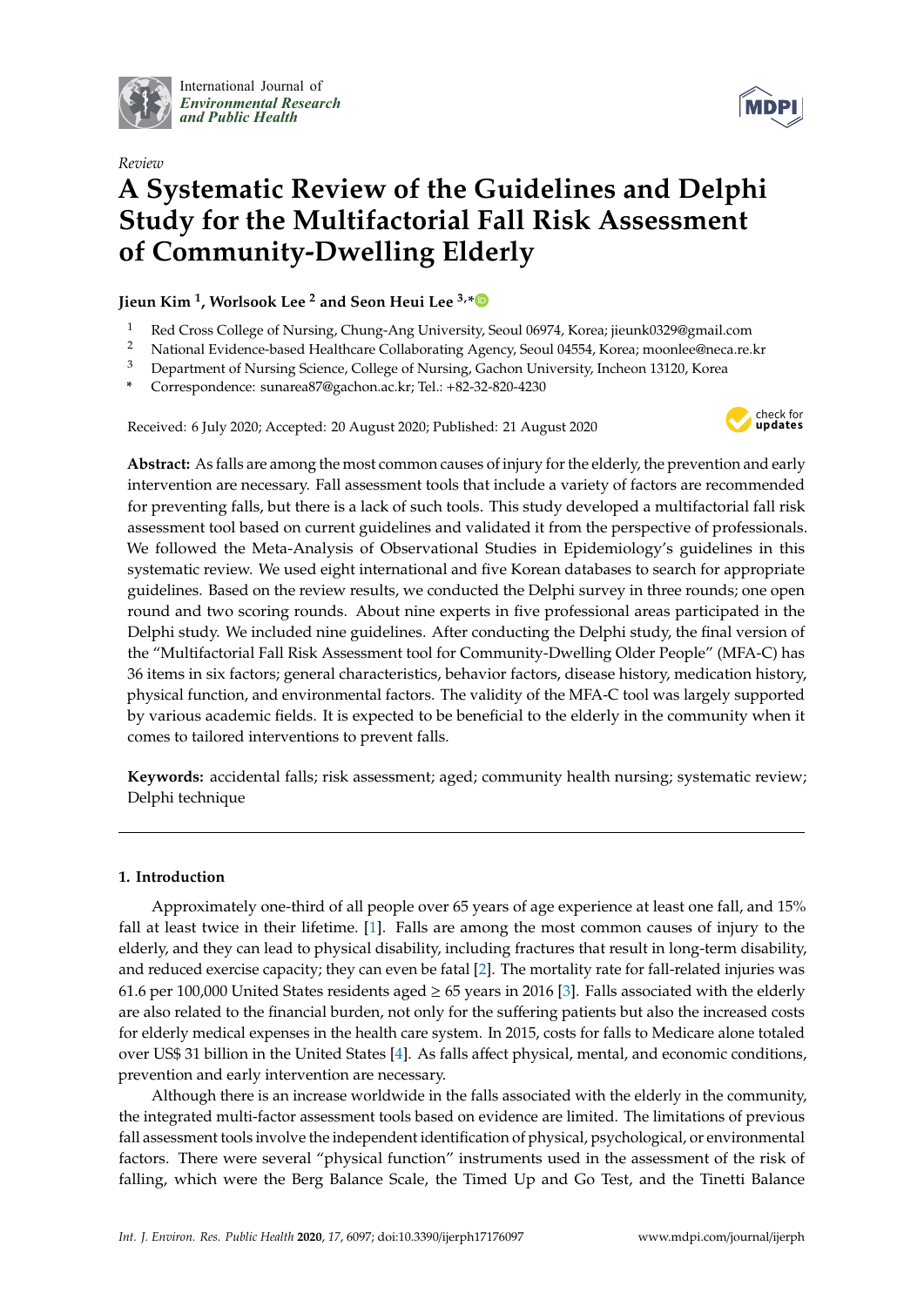Assessment [\[5](#page-22-4)[,6\]](#page-22-5). However, the Fall Efficacy Scale and the Activity Specific Balance Confidence Scale are tools for assessing "psychological factors" and have attracted attention in assessing the elderly in the community [\[7\]](#page-23-0). Regarding "environmental assessment" tools like the "home falls and accident screening tool" and "Westmead home safety assessment," a number of instruments are available for home safety assessments [\[8](#page-23-1)[,9\]](#page-23-2). All of the tools, as mentioned above, have a commonality in predicting the risk of falls using only one or two factors. Several meta-analyses and systematic reviews of fall prevention and tailored intervention programs recommend a fall assessment tool that includes a variety of factors [\[10,](#page-23-3)[11\]](#page-23-4).

Therefore, this study applied the multifactorial risk model, which is commonly used to predict the risk of aging-related diseases in the community elderly [\[12,](#page-23-5)[13\]](#page-23-6). Such multiple factors may increase the real risk of future illness. For proper prevention, it is necessary to consider the full spectrum of individual and environmental levels. This is directly related to reducing the incidence of fall risk in the elderly. High-quality systematic reviews have reported that fall intervention based on multifactorial assessment had the effect of lowering falls (six studies, risk ratio  $(RR) = 0.67$ , 95% confidence interval  $(CI) = 0.55-0.82$ , whereas single intervention with single-factor assessment did not [\[14\]](#page-23-7). The purpose of assessing fall risks in consideration of multiple factors is to provide interventions that take these factors into account. However, the fall-risk assessment tool (FRAT-up), as an existing multifactorial fall risk assessment tool, incorporates information from multiple domains into a single fall risk score [\[15\]](#page-23-8). While this is derived by summing the scores of all factors to determine an overall risk of falls, our tool focuses on assessing all items affecting fall risk. This is important because it can provide tailored interventions based on the results of fall risk assessment.

Additionally, various notable organizations have developed guidelines containing recommendations for fall risk screening to provide tailored interventions [\[16](#page-23-9)[–18\]](#page-23-10). When developing earlier practical guidelines, they were analyzed by synthesizing articles, not guidelines for the fall risk assessment. Guidelines advocate decisions about appropriate health care practices for specific clinical circumstances for practitioners and patients [\[19\]](#page-23-11). It is meaningful to review these guidelines as they were developed by comprehensively analyzing the effects of previous studies. However, to date, internationally agreed guidelines for fall risk assessment do not exist. This study revisits the fall risk assessment guidelines based on currently available evidence.

In primary care settings, it is essential to provide a basis for identifying fall risk factors for the assessment. The purpose of this study was to systematically review current multifactorial fall risk assessment guidelines on community-dwelling elderly. Ultimately, this study comprehensively presented all the relevant recommendations for fall risk assessment.

### **2. Materials and Methods**

## *2.1. Systematic Review*

This study followed the guidelines in the Meta-Analysis of Observational Studies in Epidemiology (MOOSE) statement [\[20\]](#page-23-12). Two researchers (KJE and LWS) independently extracted data and evaluated the quality of studies. Disagreements between the researchers were resolved by conducting a joint review with a third researcher (LSH) to reach a consensus. The Institutional Review Board of K University Hospital (IRB NO. ED15350) approved this study.

In this research, the search was concluded on August 18, 2016; however, an update was performed to confirm recent evidence. The final date of the search for all databases was July 25, 2020, with no date limits. We searched the following electronic databases: OVID-MEDLINE, EMBASE, Cochrane Library, Trip database, Guideline International Network, National Guide Clearing House, the World Health Organization (WHO), and Centers for Disease Control and Prevention (CDC). We also searched five Korean databases: Research Information Sharing Service (RISS), Korean Studies Information Service System (KISS), National Assembly Library, Korea Med, and the Korean Medical Database (KM base). Later, we rescreened by searching for the bibliographies of all the related papers. Participants were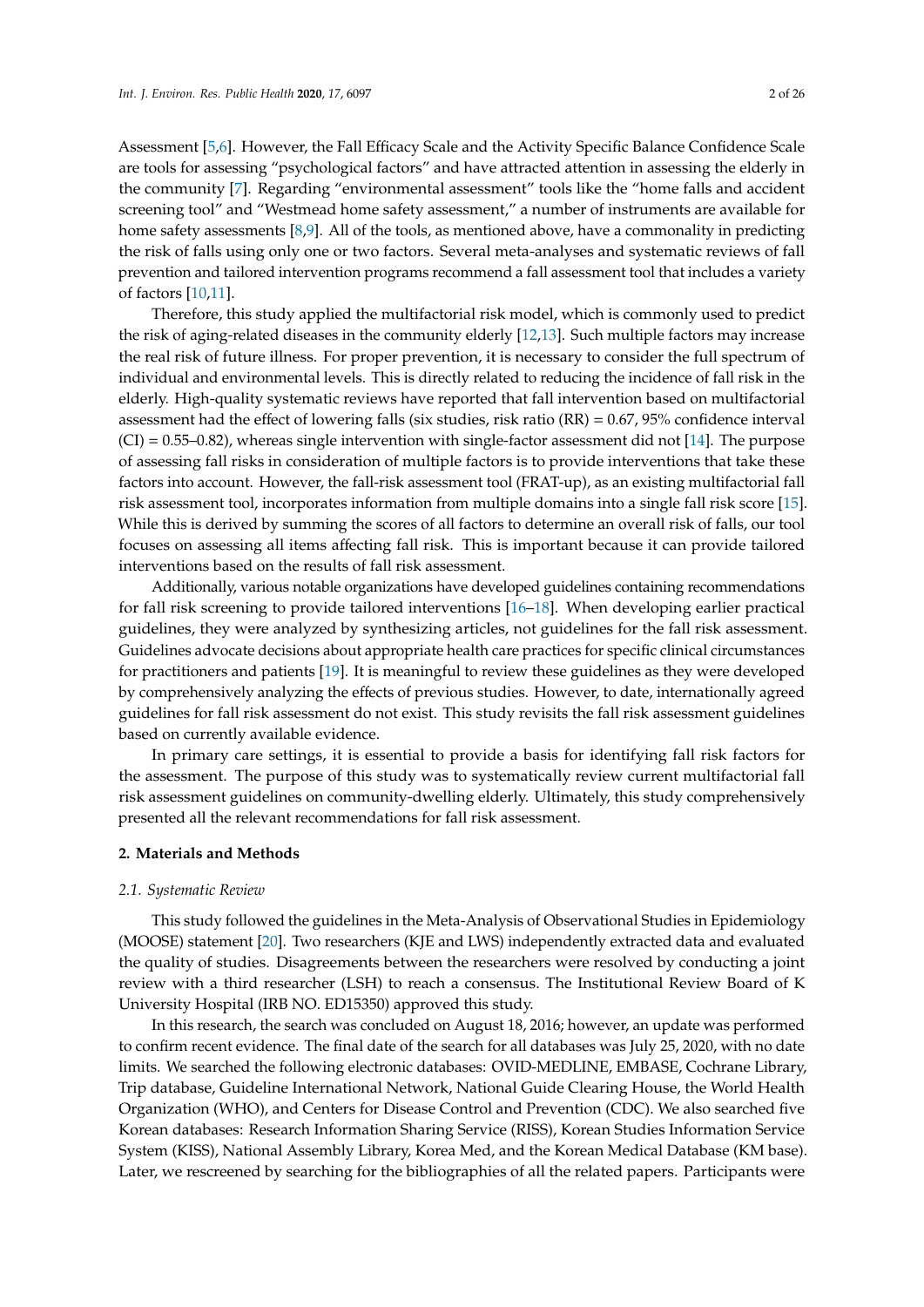elderly residing in the community. The type of outcome was factors and/or items of multifactorial fall risk assessment, and the type of study involved guidelines. The search terms are reported in Table S1.

First, two researchers (LWS and KJE) independently reviewed the titles and abstracts of the searched articles. Second, we reviewed the full manuscripts of eligible studies and recorded the reasons for exclusion for each study. The inclusion criteria were as follows: (a) studies in which research subjects were community-dwelling elderly defined as aged 65 and over, (b) studies in which research interventions had a multifactorial fall risk assessment, and (c) studies in which the evidence was based on guidelines only. Exclusion criteria were as follows: (a) studies in which research subjects were in facilities (e.g., hospitals or nursing homes), (b) studies in which research subjects had a specific disease (e.g., community-dwelling elderly with Parkinson's disease), (c) studies in which the guidelines had interventions but no assessment components, (d) studies not published in English or Korean; (e) studies that did not contain guidelines, and (f) studies for abstract or conference proceedings only.

## *2.2. Delphi Study*

We conducted a Delphi study to facilitate consensus among Korean experts. Prior studies on the Delphi research method state that about 10 panelists were needed to minimize errors and maximize reliability or judged that 8–12 people were appropriate [\[21\]](#page-23-13). If the number of experts is too small, it is difficult to agree on an adequate number of topics, and if they are too many, it is a time-consuming process. We recruited eleven experts for the Delphi panel. However, nine experts agreed to participate, and two experts refused. All experts who participated in the study were informed about the aims of the study and provided informed consent.

To prepare for the first round, the research team developed indicators for each element of the multifactorial fall risk assessment tool among community-dwelling elderly that originated from the reviewed guidelines. When planning a Delphi study, we set the criteria for the end of the rounds as a completed round for the expert's consensus, and not as the number of specific rounds [\[21\]](#page-23-13). The first round was open. The first Delphi meeting with a multidisciplinary expert panel was held from October 13 to 26, 2016, by e-mail. Experts reviewed opinions about the appropriateness of classification; the necessity to add, correct, delete, and integrate the determinants identified in the systematic review; and the need to change their order. The validity of the Delphi technique was increased using qualified experts [\[22\]](#page-23-14). The expert group consisted of a total of nine Ph.D. experts, three geriatric medicine professors, two medical doctors, two nursing professors, one nurse, one police science professor, and all of them had previous fall-related research or practical experience for over five years.

We included scoring beginning with the second round. The second Delphi meeting with the same expert panel was held from 22 December, 2016, to 19 January, 2017, by e-mail. The mean, standard deviation, median, and interquartile range of experts' opinions about the necessity and applicability dimensions were presented in the questionnaires that followed each round. An expectation of the Delphi process was for the expert group to reach a consensus; this study reached a consensus among experts in the third round. During the three rounds of the Delphi questionnaires, data were collected by e-mail. The experts reviewed opinions and decided the appropriateness of the items. They considered reasons to add, correct, delete, and integrate the items from determinants, as well as changes to the order. In addition, the expert panel was asked to evaluate each item on a 5-point Likert scale (strongly disagree to strongly agree) along the two dimensions of necessity and applicability to the community-dwelling elderly. Data from each round were analyzed, and experts received feedback that presented information, including the written opinions and anonymous results of the ratings.

To select the components of the final questionnaires for the tool, we analyzed additional opinions from the panel of experts. The criteria chosen for scoring the survey were as follows: content validity ratio (CVR)  $\geq$  0.78 (minimum value for nine panelists), degree of consensus (DoCs)  $\geq$  0.75, and degree of convergence ( $DoCV \leq 0.50$ . Cronbach's alpha test was used to determine internal consistency when the criteria were scored higher than 0.7. Furthermore, to evaluate stability, only items with coefficients of variation (CV) of 0.80 or more were deleted [\[22\]](#page-23-14). Self-assessment of the research design was conducted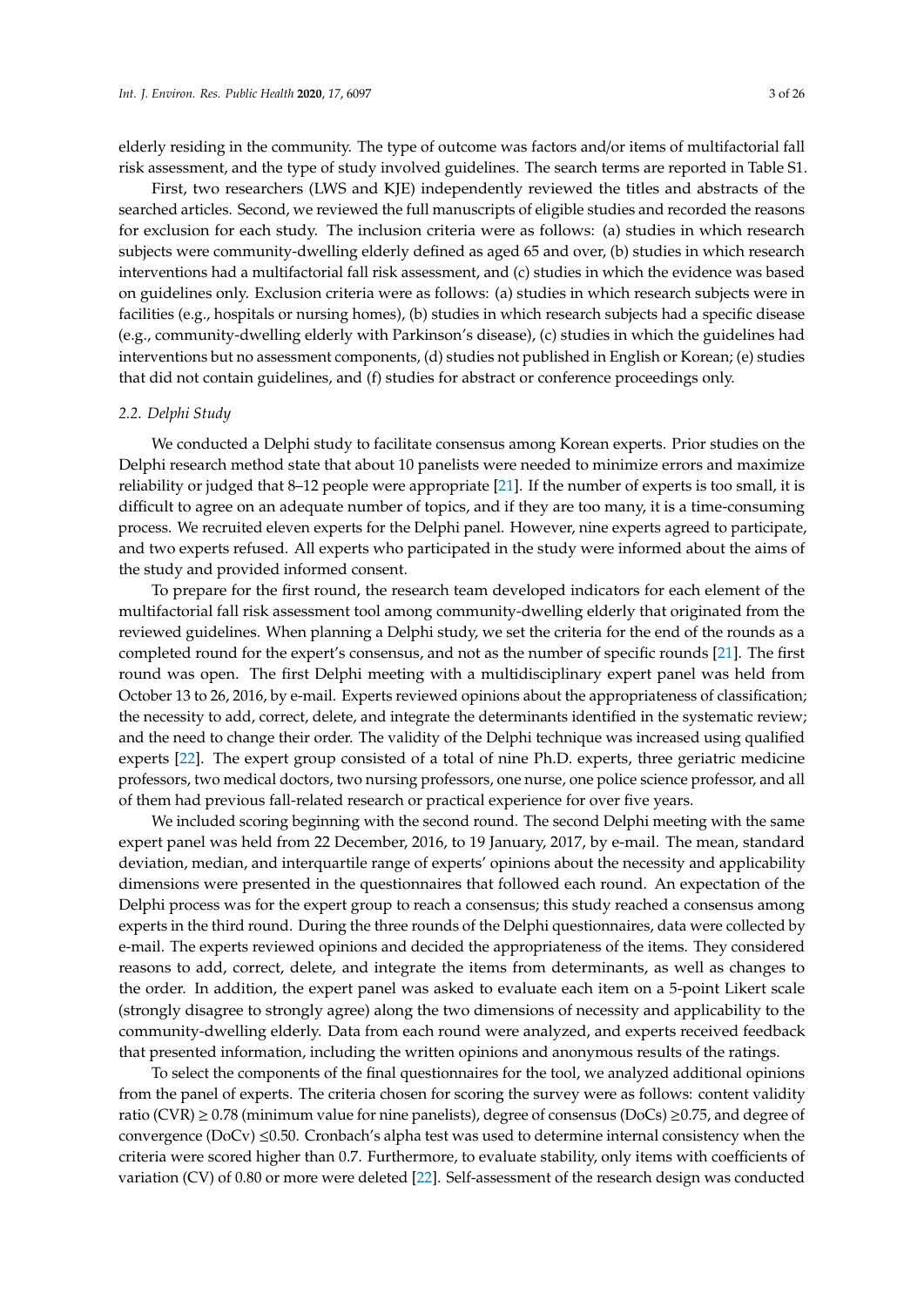to ensure the quality, all of which met its standards. The questions were, "What criteria will be used to determine which items to drop?" and "What criteria will be used to determine to stop the Delphi process?" [\[21\]](#page-23-13)

### **3. Results**

## *3.1. Systematic Review and an Initial List of Potential Standards*

Figure [1](#page-4-0) shows an updated flow chart of the search results, and the previous chart is reported in Figure S1. After updating the search for guidelines, one guideline was added [\[23\]](#page-23-15). Of the 2072 articles retrieved by our database search, 92 were selected based on the titles and abstracts. We included a total of nine articles describing guidelines for multifactorial fall risk assessment among community-dwelling elderly [\[24–](#page-23-16)[31\]](#page-24-0). The included guidelines are described in Table [1.](#page-10-0) The nine guidelines are classified by country: two were from Canada [\[29](#page-24-1)[,30\]](#page-24-2), one from Australia [\[24\]](#page-23-16), one from Ireland [\[27\]](#page-24-3), one from the United States of America [\[23\]](#page-23-15), and the other four guidelines were not restricted by country [\[25,](#page-23-17)[26](#page-23-18)[,28](#page-24-4)[,31\]](#page-24-0). Likewise, the participants' ages in nine of the guidelines were over 65 years. There were no gender restrictions in any of the guidelines. All nine articles were classified by the person who performed the assessment tool: one by the health care provider [\[28\]](#page-24-4), one by the physical therapist [\[25\]](#page-23-17), two by health professionals [\[24,](#page-23-16)[26\]](#page-23-18), one by community health workers [\[30\]](#page-24-2), one by the primary health care teams [\[31\]](#page-24-0), one by clinicians [\[23\]](#page-23-15), and two were not identified [\[27,](#page-24-3)[29\]](#page-24-1). The number of factors for each guideline was two to four.

The results of the quality assessment of guidelines, using the Appraisal of Guidelines for Research and Evaluation II (AGREE II), indicated that they ranged from 66.7 to 100.0% (Table [2\)](#page-10-1). The Australian Commission on Safety and Quality in Health Care guidelines scored highest on the overall assessment (100.0%), while all the other guidelines scored 66.7%. The six domain scores of the AGREE II were evaluated separately. The highest scored domain was the "Scope and Purpose" (83.0%), and the lowest scored domain was "Applicability" (36.5%). We discussed the results of the quality assessment and concluded that no guidelines would be excluded when conducting the Delphi study.

The initial factors and items that resulted from our systematic review and the discussion by the researchers are listed in Table [3.](#page-11-0) We excluded ethnicity (Race), thyroid dysfunction, hearing, risk-taking behavior, and weather and climate from the list of items through the systematic review, because they did not fit due to ambiguity. Altogether, eight items were selected for behavioral factors, 17 for biological factors, three for environmental factors, and two for general factors. Since the factors and items for fall risk in updated guidelines have not been newly added, the Delphi has not been implemented again.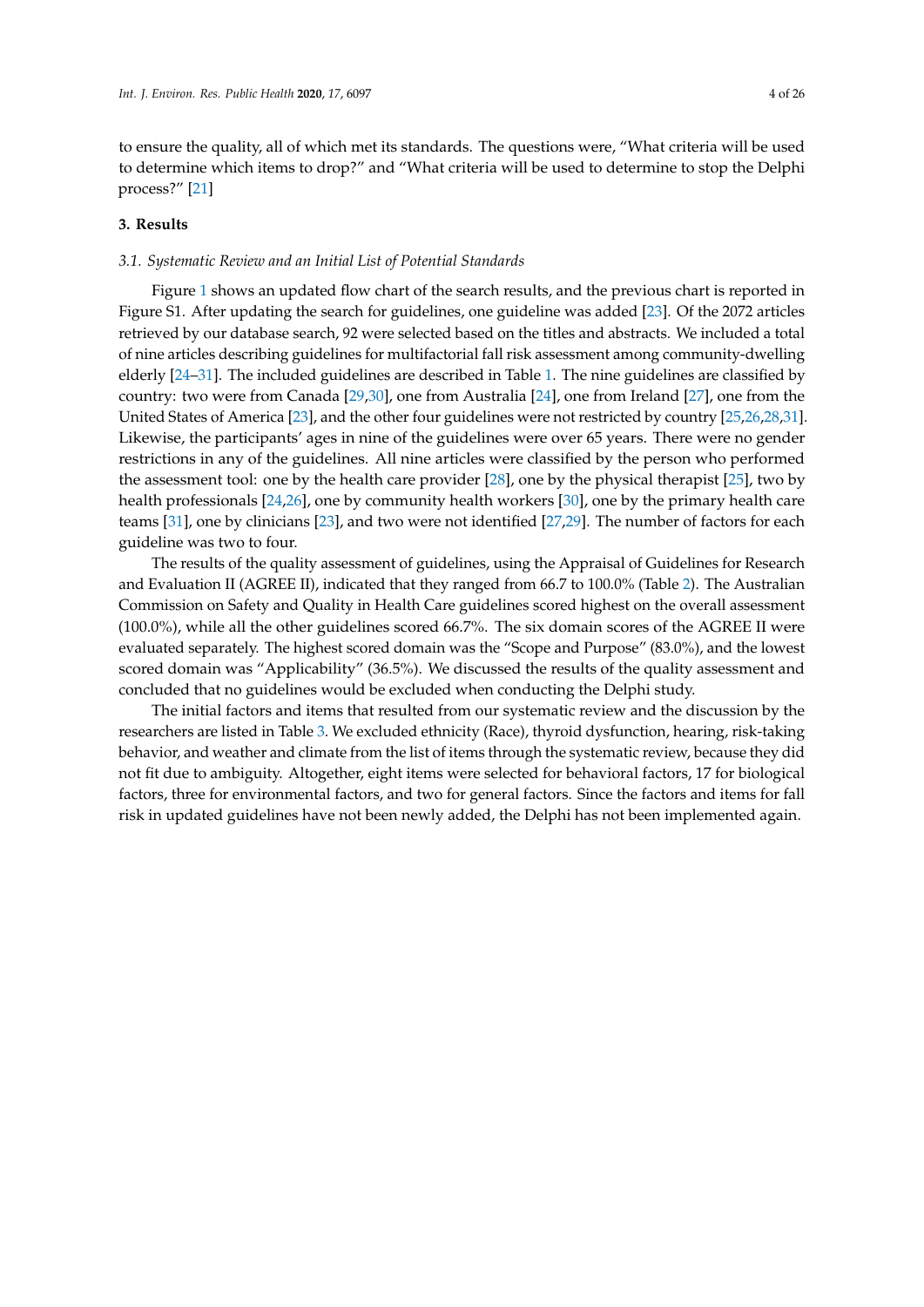<span id="page-4-0"></span>

**Figure 1.** Updated flow chart. CDC = Centers for Disease Control and Prevention; RISS = Research Information Sharing Service; KISS = Korean studies Information Service System; KM base = Korean Medical Database. **Figure 1.** Updated flow chart. Notes: DB = Data Base; WHO = World Health Organization;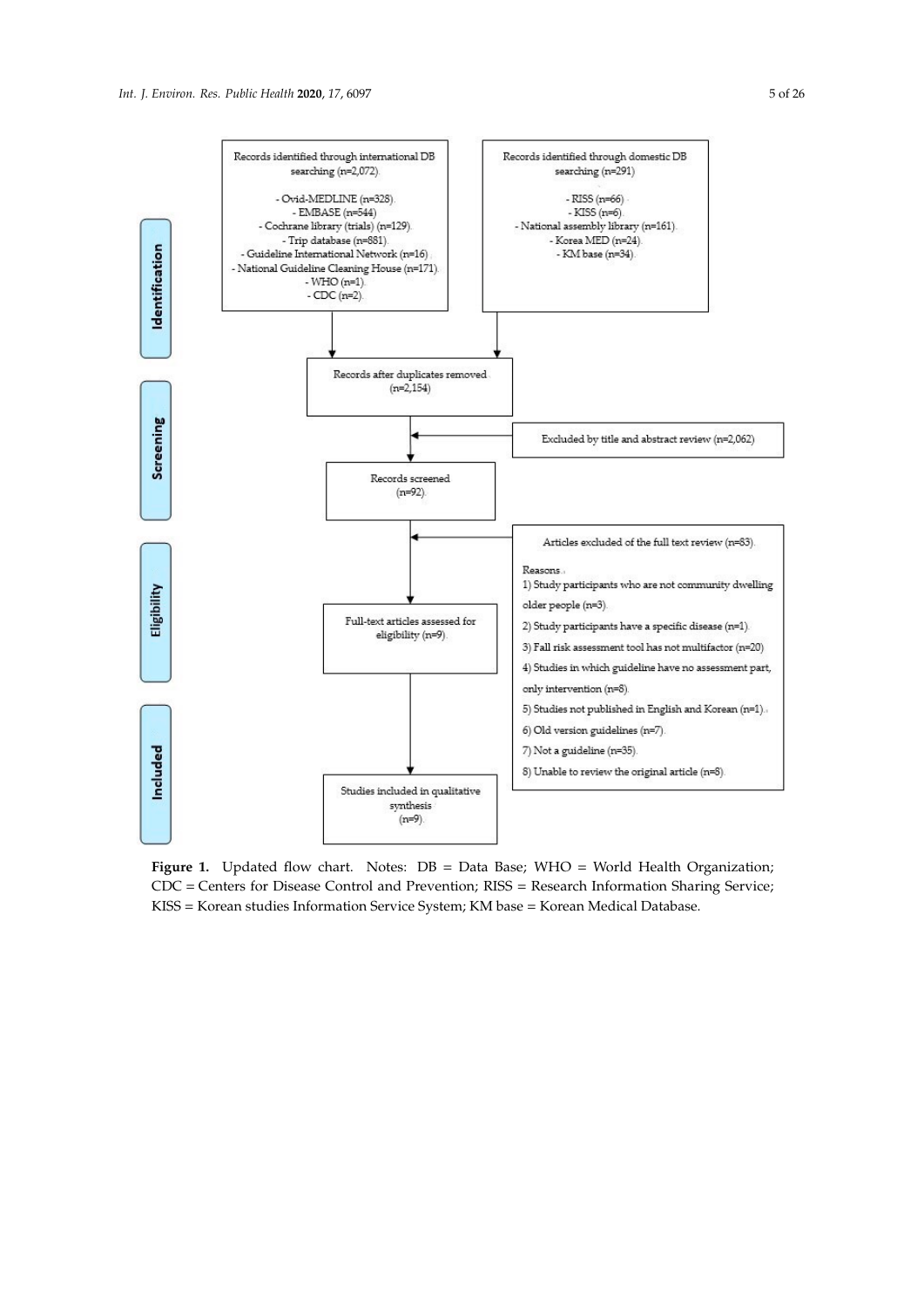| No. | <b>First Author</b><br>or Publisher<br>(Year) | Country            | Age (Years)               | <b>Sex</b>         | <b>Person Who Performed</b><br>the Assessment | <b>Factors</b>                                                                     | <b>Items</b>                                                                                                                                                                                                   |
|-----|-----------------------------------------------|--------------------|---------------------------|--------------------|-----------------------------------------------|------------------------------------------------------------------------------------|----------------------------------------------------------------------------------------------------------------------------------------------------------------------------------------------------------------|
|     |                                               | No<br>restrictions |                           |                    |                                               | Biological risk<br>factors                                                         | Muscle weakness or balance problems<br>Medication side effects and/or interactions<br>Chronic health conditions such as arthritis and<br>stroke<br>Vision changes and vision loss<br>Loss of sensation in feet |
|     | CDC (2015)                                    |                    | Aged 65 years<br>and over | No<br>restrictions | Health care providers                         | Behavioral risk<br>factors                                                         | Inactivity<br>Risky behaviors such as standing on a chair in place<br>of a step stool<br>Alcohol use                                                                                                           |
|     |                                               |                    |                           |                    |                                               | Environmental<br>risk factors                                                      | Clutter and tripping hazards<br>Poor lighting<br>Lack of stair railings<br>Lack of grab bars inside and outside the tub or<br>shower<br>Poorly designed public spaces                                          |
| 2   | Avin. K.G.                                    | No                 | Aged 65 years             | No                 | Physical therapist                            | Medication review<br>with emphasis on<br>polypharmacy and<br>psychoactive<br>drugs |                                                                                                                                                                                                                |
|     | (2015)                                        | restrictions       | and over                  | restrictions       |                                               | Medical history<br>with an emphasis<br>on new or<br>unmanaged risk<br>factors      | Osteoporosis<br>Depression<br>Cardiac disease, including signs or symptoms of<br>cardioinhibitory carotid sinus hypersensitivity                                                                               |

**Table 1.** The characteristics of the included studies.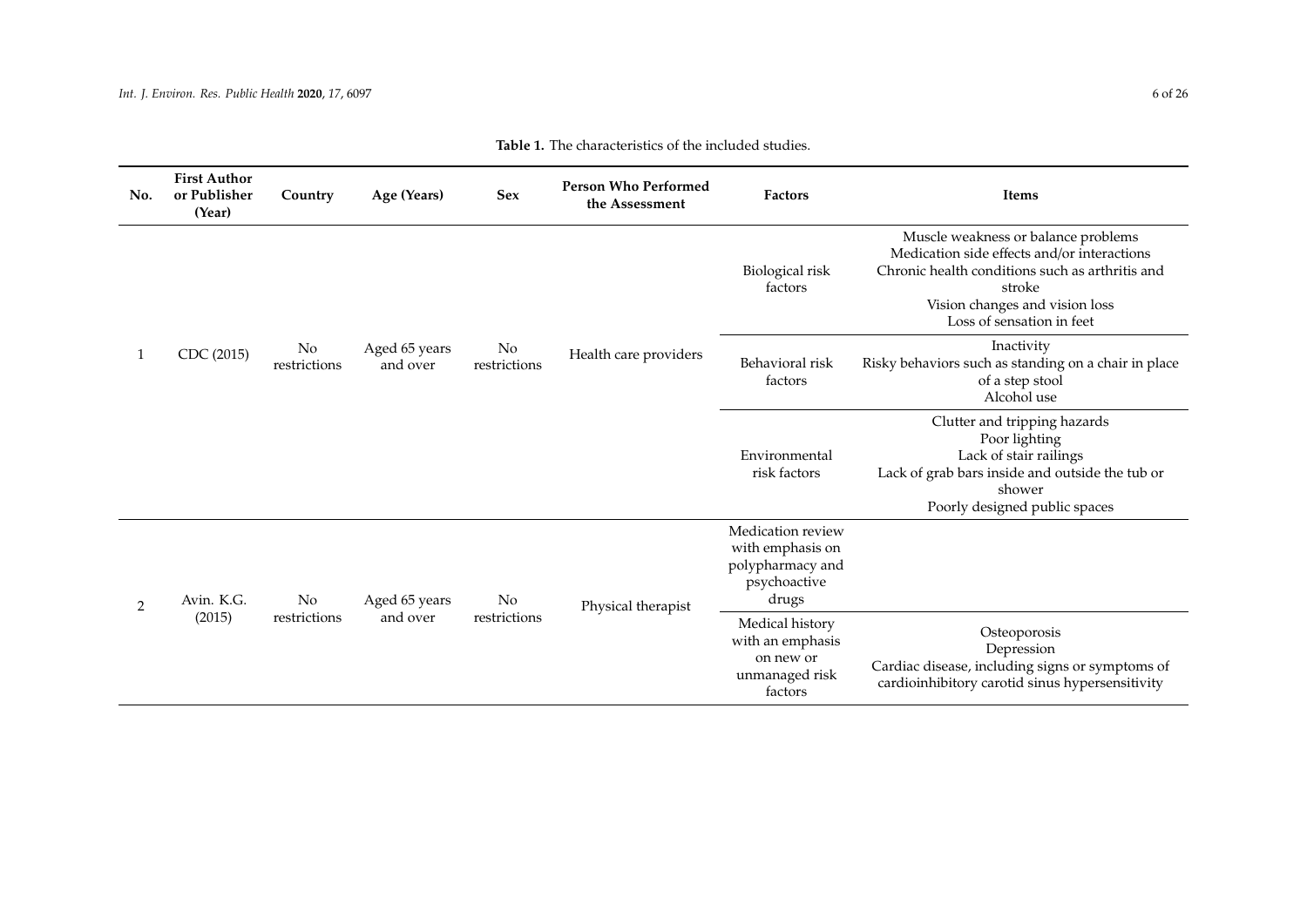**First Author or Publisher**

| Table 1. Cont.                                |                  |                                                  |
|-----------------------------------------------|------------------|--------------------------------------------------|
| <b>Person Who Performed</b><br>the Assessment | <b>Factors</b>   | <b>Items</b>                                     |
|                                               |                  | Strength                                         |
|                                               |                  | Balance                                          |
|                                               | Body functions   | Gait                                             |
|                                               | and structure,   | Activities of daily living                       |
|                                               | activity and     | Footwear                                         |
|                                               | participation,   | Environmental hazards                            |
|                                               | environmental    | Cognition                                        |
|                                               | factors, and     | Neurological function                            |
|                                               | personal factors | Cardiac function, including postural hypotension |
|                                               |                  | Vision                                           |
|                                               |                  |                                                  |

| No. | or Publisher<br>(Year) | Country | Age (Years)               | <b>Sex</b>         | Person who Performed<br>the Assessment | <b>Factors</b>                                                                                                          | Items                                                                                                                                                                                                                      |
|-----|------------------------|---------|---------------------------|--------------------|----------------------------------------|-------------------------------------------------------------------------------------------------------------------------|----------------------------------------------------------------------------------------------------------------------------------------------------------------------------------------------------------------------------|
|     |                        |         |                           |                    |                                        | Body functions<br>and structure,<br>activity and<br>participation,<br>environmental<br>factors, and<br>personal factors | Strength<br>Balance<br>Gait<br>Activities of daily living<br>Footwear<br>Environmental hazards<br>Cognition<br>Neurological function<br>Cardiac function, including postural hypotension<br>Vision<br>Urinary incontinence |
|     |                        |         |                           |                    |                                        | Biological or<br>intrinsic risk<br>factors                                                                              | Acute illness<br>Balance and gait deficits<br>Chronic conditions and disabilities<br>Cognitive impairments<br>Low vision<br>Muscle weakness and reduced physical fitness                                                   |
| 3   | Canada<br>PHAC (2014)  | Canada  | Aged 65 years<br>and over | No<br>restrictions | N/I                                    | Behavioral risk<br>factors                                                                                              | Assistive devices<br>Excessive alcohol<br>Fear of falling<br>Footwear and clothing<br>History of previous falls<br>Inadequate diet<br>Medications<br>Risk-taking behavior<br>Vitamin D                                     |
|     |                        |         |                           |                    |                                        | Social and<br>economic risk<br>factors                                                                                  | Social networks<br>Socio-economic status:                                                                                                                                                                                  |
|     |                        |         |                           |                    |                                        | Environmental<br>risk factors                                                                                           | Factors in the community<br>Factors in the living environment<br>Weather and climate                                                                                                                                       |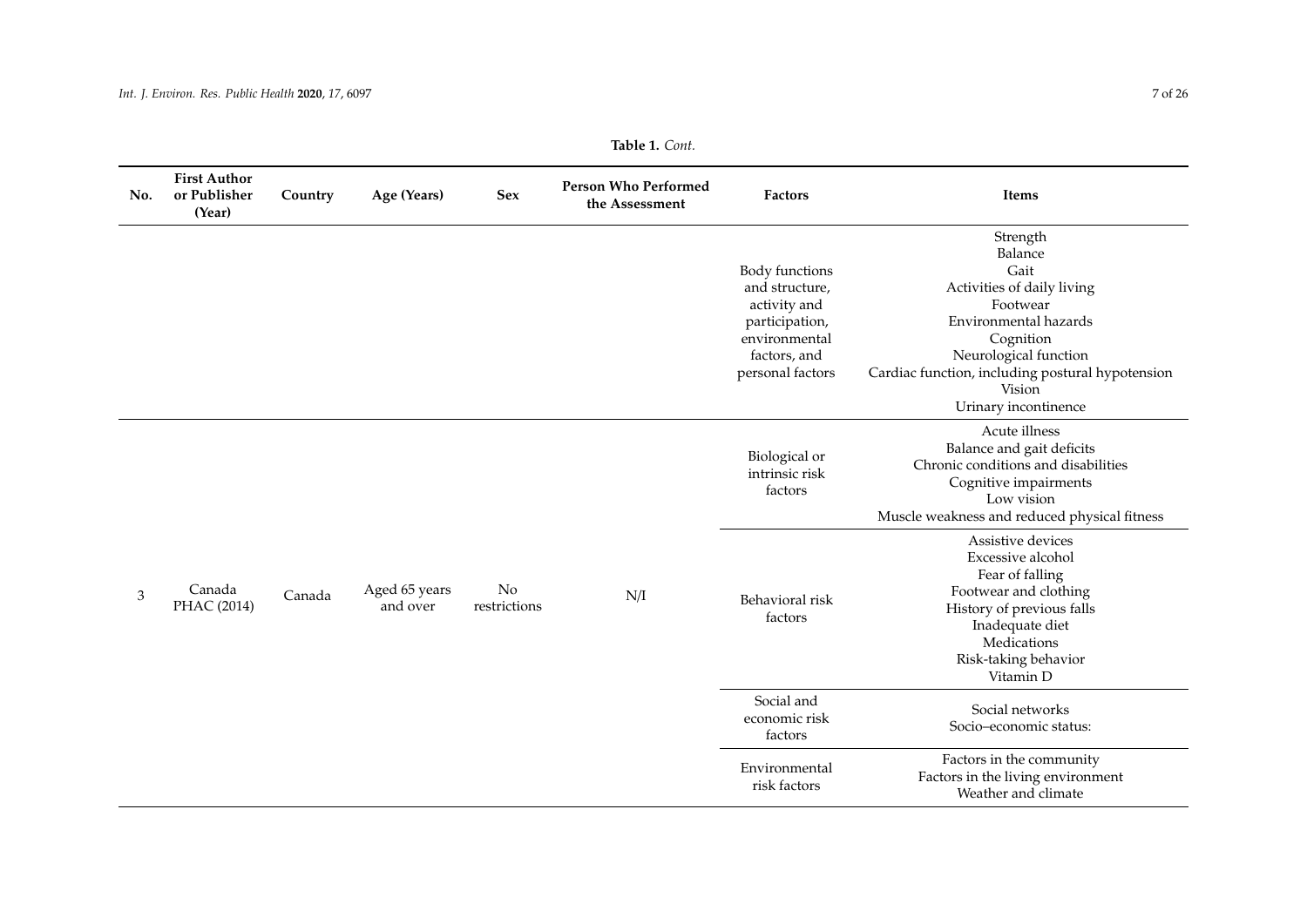| No.            | <b>First Author</b><br>or Publisher<br>(Year) | Country                    | Age (Years)               | <b>Sex</b>         | <b>Person Who Performed</b><br>the Assessment                                           | <b>Factors</b>                     | <b>Items</b>                                                                                                                                                                                                                                                                                                                                                                                                                                                                                     |
|----------------|-----------------------------------------------|----------------------------|---------------------------|--------------------|-----------------------------------------------------------------------------------------|------------------------------------|--------------------------------------------------------------------------------------------------------------------------------------------------------------------------------------------------------------------------------------------------------------------------------------------------------------------------------------------------------------------------------------------------------------------------------------------------------------------------------------------------|
| $\overline{4}$ | <b>ACSQHC</b><br>(2009)                       | Australia                  | Aged 65 years<br>and over | No<br>restrictions | Health professionals,<br>and all members of the<br>health care team                     | Intrinsic risk<br>factors          | Increased age<br>History of falls<br>Chronic medical conditions<br>(e.g., stroke, Parkinson's disease, arthritis)<br>Multiple medications and specific types<br>(e.g., psychoactive drugs)<br>Impaired balance and mobility<br>Reduced muscle strength<br>Sensory problems<br>(e.g., impaired vision, peripheral neuropathy)<br><b>Dizziness</b><br>Impaired cognition<br>Incontinence<br>Depression<br>Low levels of physical activity<br>Slow reaction time<br>Fear of falling<br>Being female |
|                |                                               |                            |                           |                    |                                                                                         | Extrinsic risk<br>factors          | Inappropriate footwear (high heels<br>and slippers)<br>Inappropriate spectacles<br>Hazards inside and outside the home                                                                                                                                                                                                                                                                                                                                                                           |
| 5              | BC, Ministry<br>of Health<br>(2004)           | <b>British</b><br>Columbia | Aged 65 years<br>and over | No<br>restrictions | Community health<br>workers, home care<br>nurses, and other senior<br>service providers | Biological/medical<br>risk factors | Advanced age<br>Gender<br>Chronic and acute illness<br>Physical disability<br>Muscle weakness and diminished physical fitness<br>Vision changes<br>Cognitive impairments                                                                                                                                                                                                                                                                                                                         |

**Table 1.** *Cont.*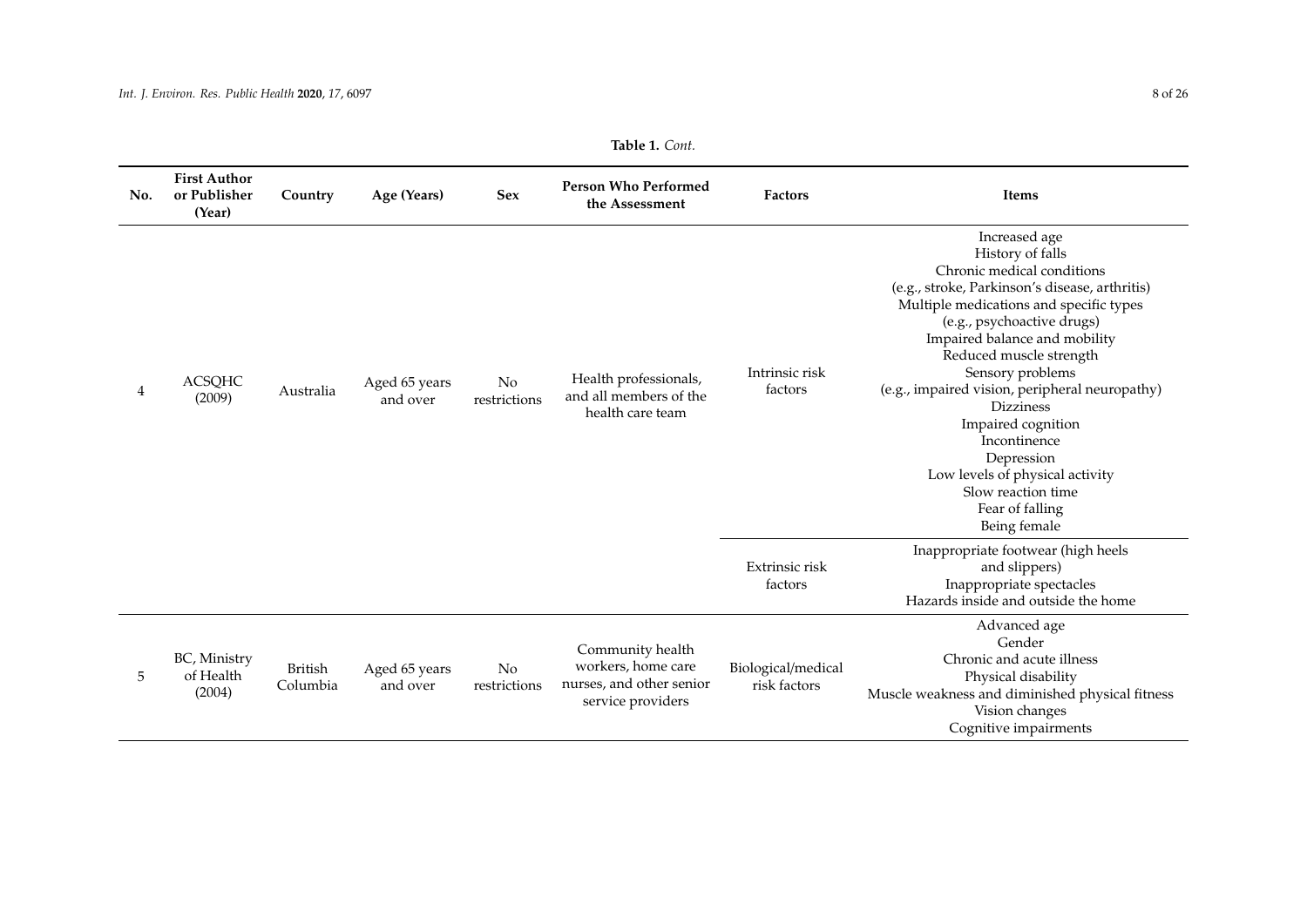| No. | <b>First Author</b><br>or Publisher<br>(Year) | Country            | Age (Years)               | <b>Sex</b>         | <b>Person Who Performed</b><br>the Assessment                                               | <b>Factors</b>                         | <b>Items</b>                                                                                                                                                                                                                                                                                                                                                                                                                                                 |
|-----|-----------------------------------------------|--------------------|---------------------------|--------------------|---------------------------------------------------------------------------------------------|----------------------------------------|--------------------------------------------------------------------------------------------------------------------------------------------------------------------------------------------------------------------------------------------------------------------------------------------------------------------------------------------------------------------------------------------------------------------------------------------------------------|
|     |                                               |                    |                           |                    |                                                                                             | Behavioral risk<br>factors             | Risk-taking behaviors<br>Medication use<br>Inattention<br>Alcohol use<br>Inappropriate footwear<br>Handbags<br>Inadequate diet/exercise<br>Fear of falling                                                                                                                                                                                                                                                                                                   |
|     |                                               |                    |                           |                    |                                                                                             | Environmental<br>risk factors          | Home hazards<br>Community hazards<br>Institutional hazards                                                                                                                                                                                                                                                                                                                                                                                                   |
|     |                                               |                    |                           |                    |                                                                                             | Social and<br>economic risk<br>factors |                                                                                                                                                                                                                                                                                                                                                                                                                                                              |
| 6   | WHO (2004)                                    | No<br>restrictions | Aged 65 years<br>and over | No<br>restrictions | Emergency department<br>medical staff, health<br>authorities, primary<br>health care teams, | Intrinsic risk<br>factors              | A history of falls, age, gender (women), living alone,<br>ethnicity, medicines, medical conditions (circulatory<br>disease, chronic obstructive pulmonary disease,<br>depression, and arthritis, chronic disease burden,<br>thyroid dysfunction, dizziness, depression, and<br>incontinence), impaired mobility and gait, sedentary<br>behavior, psychological status, nutritional<br>deficiencies, impaired cognition, visual<br>impairments, foot problems |
|     |                                               |                    |                           |                    |                                                                                             | Extrinsic risk<br>factors              | Environmental hazards (poor lighting, slippery<br>floors, uneven surfaces, etc.)<br>Footwear and clothing<br>Inappropriate walking aids or assistive devices                                                                                                                                                                                                                                                                                                 |

**Table 1.** *Cont.*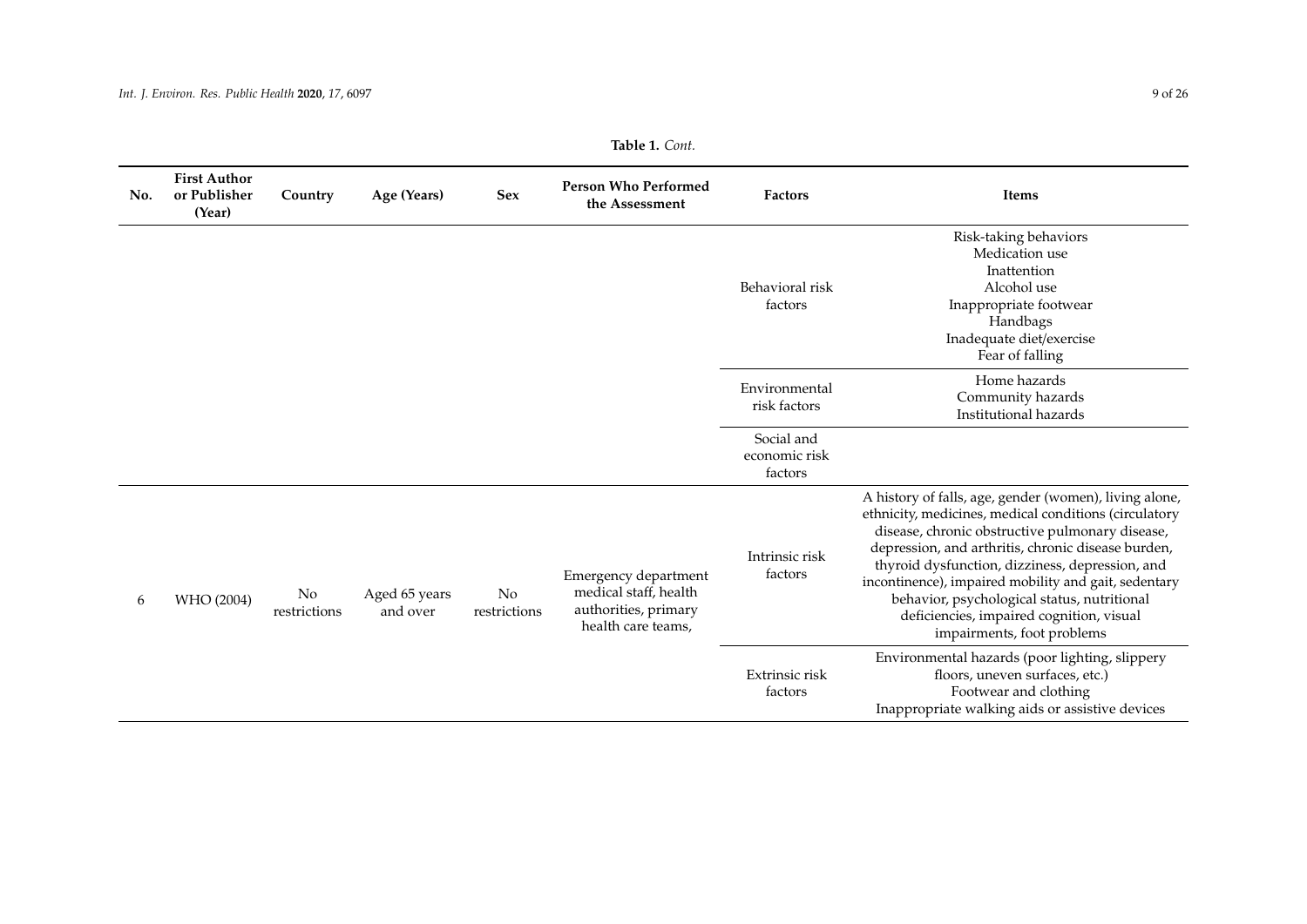**First Author or Publisher (Year)**

Washington State Department of Health (2002)

**No.**

7

|                    |                           |                    | lable 1. Cont.                                |                                                      |                                                                                                                     |
|--------------------|---------------------------|--------------------|-----------------------------------------------|------------------------------------------------------|---------------------------------------------------------------------------------------------------------------------|
| Country            | Age (Years)               | <b>Sex</b>         | <b>Person Who Performed</b><br>the Assessment | <b>Factors</b>                                       | Items                                                                                                               |
| No<br>restrictions |                           |                    | A nurse or other health                       | Demographic<br>characteristics of<br>people who fall | Age (65 years or older)<br>Gender (female)<br>Race (White)                                                          |
|                    | Aged 65 years<br>and over | No<br>restrictions | professional trained to<br>conduct tests      | Causes of falls                                      | Chronic health problems<br>Physical and functional impairments<br>Alcohol and medication use<br>Hazards in the home |
|                    |                           |                    |                                               |                                                      | Muscle weakness<br>History of falls<br>Gait and balance deficits<br>Visual deficits<br>Arthritis<br>Depression      |
|                    |                           |                    |                                               | Intrinsic risk<br>factors                            | Cognitive impairment<br>Age > 80 years<br>Urinary incontinence                                                      |

**Table 1.** *Cont.*

| Fear of falling<br>Limited activity (institutional setting)<br>Hearing (institutional setting)<br>Use of assistive devices<br>Extrinsic risk<br>Impaired ADL<br>High level of activity (community setting)<br>factors<br>Medication<br>Environmental hazards<br>Environmental<br>risk factors |  |
|-----------------------------------------------------------------------------------------------------------------------------------------------------------------------------------------------------------------------------------------------------------------------------------------------|--|
|                                                                                                                                                                                                                                                                                               |  |
|                                                                                                                                                                                                                                                                                               |  |
| Depression<br>Intrinsic risk<br>Cognitive impairment<br>Age > 80 years<br>factors<br>Urinary incontinence<br>Orthostatic or postprandial hypotension<br>No<br>Aged 65 years<br><b>HSE (2008)</b><br>Ireland<br>N/I<br>8<br><b>Dizziness</b><br>and over<br>restrictions                       |  |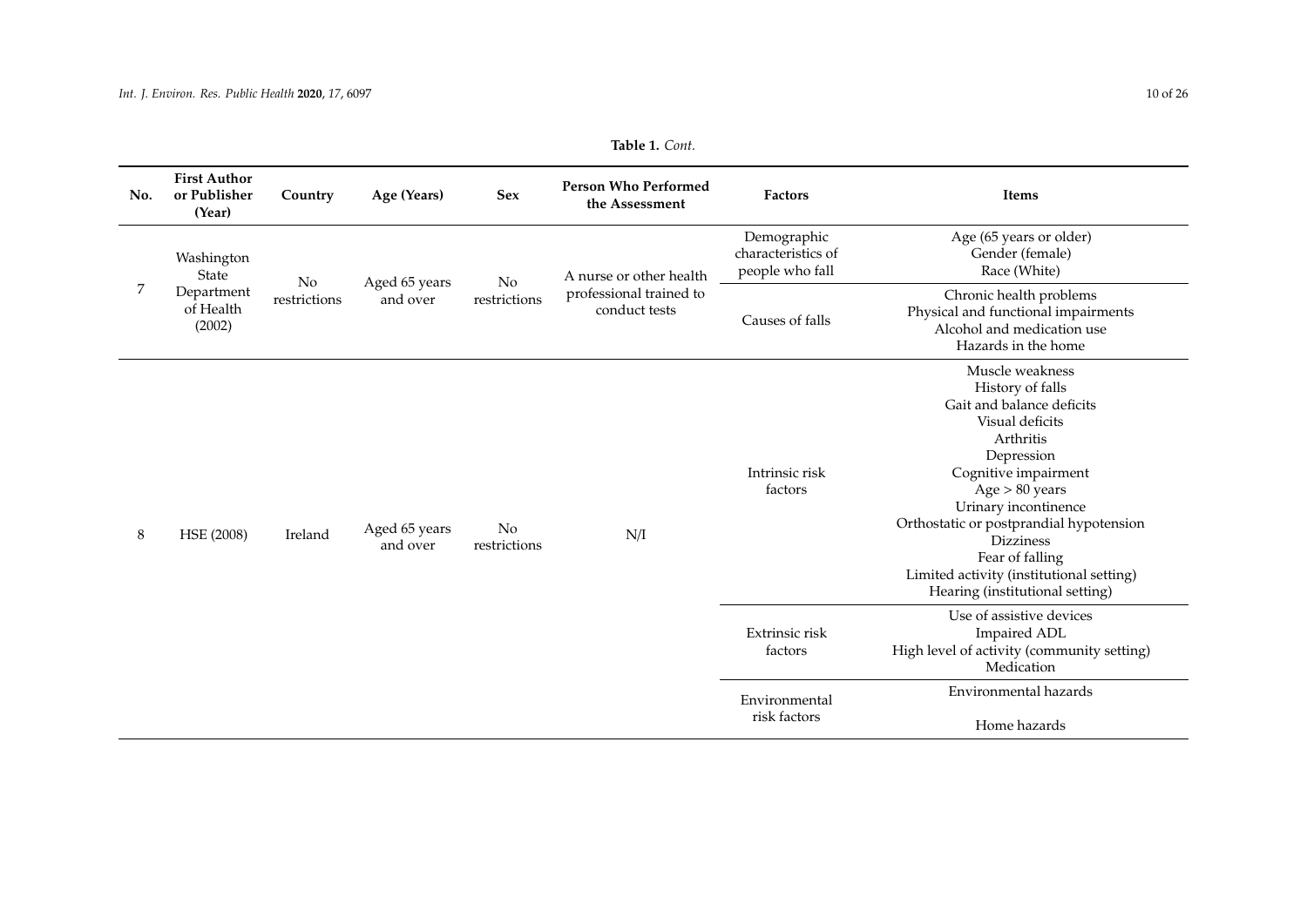| <b>Table 1. Cont.</b> |  |  |
|-----------------------|--|--|
|-----------------------|--|--|

| No. | <b>First Author</b><br>or Publisher<br>(Year) | Age (Years)<br><b>Sex</b><br>Country |                           | <b>Person Who Performed</b><br>the Assessment | <b>Factors</b>                        | Items              |                                                 |
|-----|-----------------------------------------------|--------------------------------------|---------------------------|-----------------------------------------------|---------------------------------------|--------------------|-------------------------------------------------|
|     | <b>USPSTF</b><br>(2018)                       | United<br>States of                  | Aged 65 years<br>and over | No<br>restrictions                            | Clinicians<br>(usually nursing staff) | Biological factors | Age<br>Physical function<br>Mobility limitation |
|     |                                               | America                              |                           |                                               |                                       | Behavioral factor  | A history of falls                              |

Notes: CDC = Centers for Disease Control and Prevention; PHAC = Public Health Agency of Canada; ACSQHC = Australian Commission on Safety and Quality in Health Care; BC = British Columbia; WHO = World Health Organization; HSE = Health Service Executive; USPSTF = United States Preventive Services Task Force; ADL = activities of daily living.

<span id="page-10-0"></span>

|                                                | <b>Guideline Development Group</b> |              |                       |               |                           |            |                                                        |              |               |                          |  |  |  |  |  |
|------------------------------------------------|------------------------------------|--------------|-----------------------|---------------|---------------------------|------------|--------------------------------------------------------|--------------|---------------|--------------------------|--|--|--|--|--|
| Domain                                         | <b>CDC</b>                         | Avin et al.  | Canada<br><b>PHAC</b> | <b>ACSQHC</b> | BC, Ministry<br>of Health | <b>WHO</b> | <b>Washington State</b><br><b>Department of Health</b> | <b>HSE</b>   | <b>USPSTF</b> | Mean (Range),<br>$\%$    |  |  |  |  |  |
| 1. Scope and<br>Purpose                        | 83.3                               | 100          | 83.3                  | 100.0         | 83.3                      | 44.4       | 83.3                                                   | 83.3         | 85.7          | 83.0<br>$(44.4 - 100.0)$ |  |  |  |  |  |
| 2. Stakeholder<br>Involvement                  | 77.8                               | 77.8         | 44.4                  | 66.7          | 50.0                      | 55.6       | 55.6                                                   | 44.4         | 85.7          | 62.0<br>$(44.4 - 85.7)$  |  |  |  |  |  |
| 3. Rigor of<br>Development                     | 29.2                               | 81.3         | 27.1                  | 85.4          | 25.0                      | 37.5       | 25.0                                                   | 45.8         | 82.1          | 48.7<br>$(25.0 - 85.4)$  |  |  |  |  |  |
| 4. Clarity of<br>Presentation                  | 88.9                               | 50.0         | 44.4                  | 88.9          | 61.1                      | 33.3       | 55.6                                                   | 44.4         | 81.0          | 60.8<br>$(33.3 - 88.9)$  |  |  |  |  |  |
| 5. Applicability                               | 50.0                               | $\mathbf{0}$ | 50.0                  | 50.0          | 25.0                      | 25.0       | 75.0                                                   | 25.0         | 28.6          | 36.5<br>$(0 - 75.0)$     |  |  |  |  |  |
| 6. Editorial<br>Independence                   | 33.3                               | 83.3         | $\mathbf{0}$          | 83.3          | 33.3                      | 33.3       | 50.0                                                   | $\mathbf{0}$ | 78.6          | 43.9<br>$(0 - 83.3)$     |  |  |  |  |  |
| Overall Outcome<br>of Guideline<br>Development | 66.7                               | 66.7         | 66.7                  | 100.0         | 66.7                      | 66.7       | 66.7                                                   | 66.7         | 73.8          | 71.2<br>$(66.7 - 100.0)$ |  |  |  |  |  |

**Table 2.** Results of the Appraisal of Guidelines for Research and Evaluation II (AGREE II) evaluation.

<span id="page-10-1"></span>Notes: CDC = Centers for Disease Control and Prevention; PHAC = Public Health Agency of Canada; ACSQHC = Australian Commission on Safety and Quality in Health Care; BC = British Columbia; WHO = World Health Organization; HSE = Health Service Executive; USPSTF = United States Preventive Services Task Force.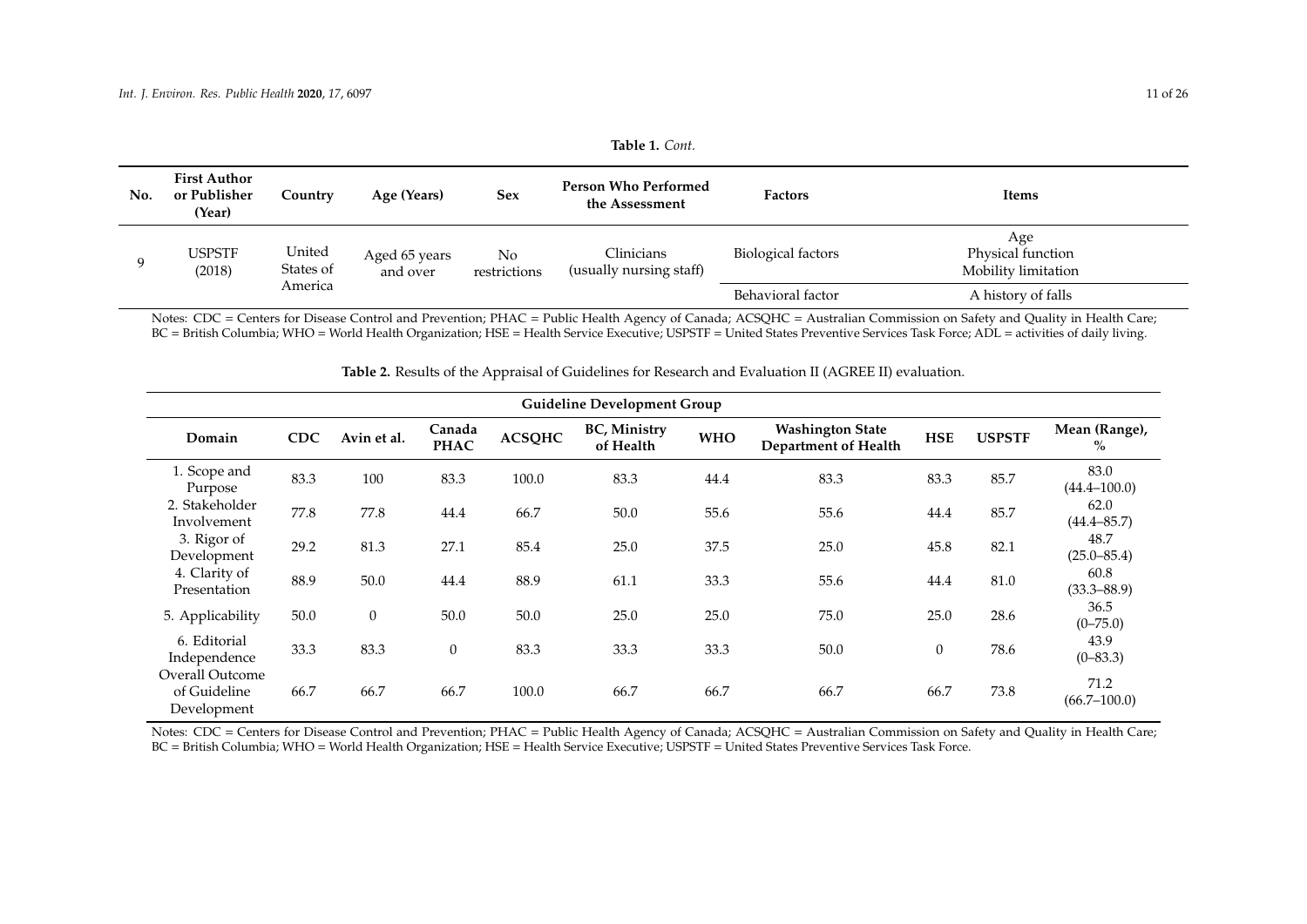<span id="page-11-0"></span>

| <b>Factors</b> | <b>Behavioral Factor</b>                                                                                                                                                                      | <b>Biological Factor</b>                                                                                                                                                                                                                                                                                                                                                     | Environmental<br>Factor                                           | General<br>Factor          |
|----------------|-----------------------------------------------------------------------------------------------------------------------------------------------------------------------------------------------|------------------------------------------------------------------------------------------------------------------------------------------------------------------------------------------------------------------------------------------------------------------------------------------------------------------------------------------------------------------------------|-------------------------------------------------------------------|----------------------------|
| <b>Items</b>   | Multiple medication use<br>Excess alcohol intake<br>Lack of exercise<br>Inadequate diet<br>History of previous falls<br>Fear of falling<br>Inappropriate footwear<br>Use of assistive devices | Sex (Female)<br>Increased age<br><b>Impaired ADL</b><br>Low vision<br>History of disease<br>Musculoskeletal function<br>Mobility/balance/gait deficits<br>Neurological function<br>Cognitive capacity<br>Cardiac function<br>Cardiovascular drugs<br>Psychoactive drugs<br>Vitamin D deficiency<br>Incontinence<br>Hypotension<br><b>Dizziness</b><br>Medication side effect | Indoor<br>environment<br>Outdoor<br>environment<br>Social network | Low income<br>Living alone |
|                |                                                                                                                                                                                               | Notes: ADL: activities of daily living.                                                                                                                                                                                                                                                                                                                                      |                                                                   |                            |

**Table 3.** Summary of factors and items suggested by the systematic reviews.

## *3.2. Delphi Study to Identify and Prioritize Standards*

## 3.2.1. Open Round

For the four factors and 30 items chosen, we performed the open round with a panel of experts (nine experts from five fields), providing their thoughts on the suitability of the Multifactorial Fall Risk Assessment Tool for Community-Dwelling Older People (MFA-C) in narrative form. The typical answers related to factors and items needed to be modified, added, reordered, integrated, or moved to other factors. As a result, four factors (behavior, biological, environmental, and general) were reclassified into seven factors (general characteristics, behavior factors, disease history, medication history, physical function, cognitive function, and environment factors), and the existing 30 items were reorganized according to these new factors. At this time, the disease history item was moved to the factor level, and 10 items were added and included in that factor (Table [4\)](#page-13-0).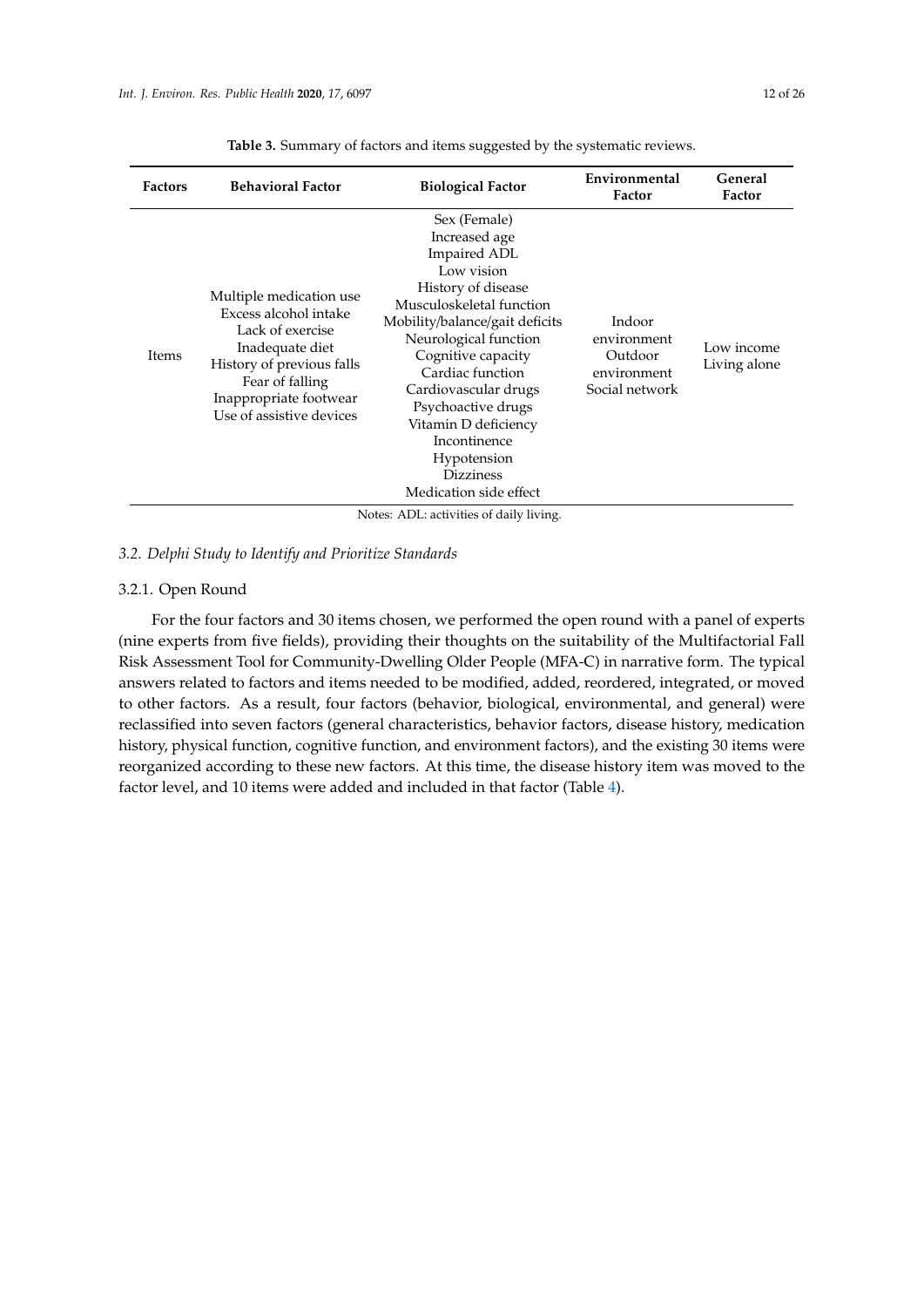|                            |                              |            |             |             | 2nd Round |            |               |             |      |            |             |             | 3rd Round |            |               |             | Judgment |                                   |  |
|----------------------------|------------------------------|------------|-------------|-------------|-----------|------------|---------------|-------------|------|------------|-------------|-------------|-----------|------------|---------------|-------------|----------|-----------------------------------|--|
| <b>Factors</b>             | Items                        |            | Necessity   |             |           |            | Applicability |             |      |            | Necessity   |             |           |            | Applicability |             |          |                                   |  |
|                            |                              | <b>CVR</b> | <b>DoCs</b> | <b>DoCv</b> | CV        | <b>CVR</b> | <b>DoCs</b>   | <b>DoCv</b> | CV   | <b>CVR</b> | <b>DoCs</b> | <b>DoCv</b> | CV        | <b>CVR</b> | <b>DoCs</b>   | <b>DoCv</b> | CV       |                                   |  |
|                            | Sex (female)                 | 1.00       | 1.00        | 0.00        | 0.00      | 1.00       | 1.00          | 0.00        | 0.00 | 1.00       | 1.00        | 0.00        | 0.00      | 1.00       | 1.00          | 0.00        | 0.00     | Included                          |  |
|                            | Increased age                | 1.00       | 1.00        | 0.00        | 0.00      | 1.00       | 1.00          | 0.00        | 0.00 | 1.00       | 1.00        | 0.00        | 0.00      | 1.00       | 1.00          | 0.00        | 0.00     | Included                          |  |
| General<br>Characteristics | Living alone                 | 1.00       | 1.00        | 0.00        | 0.07      | 1.00       | 1.00          | 0.00        | 0.00 | 1.00       | 1.00        | 0.00        | 0.07      | 1.00       | 1.00          | 0.00        | 0.00     | Included                          |  |
|                            | Low income                   | 1.00       | 0.80        | 0.50        | 0.16      | 0.80       | $0.50*$       | 0.50        | 0.16 | 1.00       | 0.80        | 0.50        | 0.11      | 1.00       | 0.80          | 0.50        | 0.11     | Included<br>(after<br>discussion) |  |
|                            | Inadequate diet              | 1.00       | 0.80        | 0.50        | 0.20      | 1.00       | 0.80          | 0.50        | 0.16 | 1.00       | 0.75        | 0.50        | 0.11      | 1.00       | 0.80          | 0.50        | 0.10     | Included                          |  |
|                            | History of<br>previous falls | 1.00       | 1.00        | 0.00        | 0.00      | 1.00       | 1.00          | 0.00        | 0.07 | 1.00       | 1.00        | 0.00        | 0.00      | 1.00       | 1.00          | 0.00        | 0.06     | Included                          |  |
| <b>Behavior Factor</b>     | Fear of falling              | 1.00       | 1.00        | 0.00        | 0.07      | 1.00       | 1.00          | 0.00        | 0.09 | 1.00       | 1.00        | 0.00        | 0.00      | 1.00       | 1.00          | 0.00        | 0.07     | Included                          |  |
|                            | Lack of exercise             | 1.00       | 1.00        | 0.00        | 0.09      | 1.00       | 0.80          | 0.50        | 0.12 | 1.00       | 1.00        | 0.00        | 0.00      | 1.00       | 0.80          | 0.50        | 0.11     | Included                          |  |
|                            | Vitamin D<br>deficiency      | 1.00       | 0.80        | 0.50        | 0.20      | 1.00       | $0.60*$       | $1.00*$     | 0.23 |            |             |             |           |            |               |             |          | Excluded                          |  |
|                            | Excess alcohol<br>intake     | 1.00       | 1.00        | 0.00        | 0.07      | 1.00       | 1.00          | 0.00        | 0.17 | 1.00       | 1.00        | 0.00        | 0.07      | 1.00       | 1.00          | 0.00        | 0.09     | Included                          |  |
|                            | Stroke                       | 1.00       | 1.00        | 0.00        | 0.00      | 1.00       | 1.00          | 0.00        | 0.00 | 1.00       | 1.00        | 0.00        | 0.00      | 1.00       | 1.00          | 0.00        | 0.00     | Included                          |  |
|                            | Dementia                     | 1.00       | 1.00        | 0.00        | 0.00      | 1.00       | 1.00          | 0.00        | 0.00 | 1.00       | 1.00        | 0.00        | 0.00      | 1.00       | 1.00          | 0.00        | 0.00     | Included                          |  |
|                            | Parkinson's                  | 1.00       | 1.00        | 0.00        | 0.00      | 1.00       | 1.00          | 0.00        | 0.00 | 1.00       | 1.00        | 0.00        | 0.00      | 1.00       | 1.00          | 0.00        | 0.00     | Included                          |  |
|                            | <b>Dizziness</b>             | 1.00       | 1.00        | 0.00        | 0.00      | 1.00       | 1.00          | 0.00        | 0.00 | 1.00       | 1.00        | 0.00        | 0.00      | 1.00       | 1.00          | 0.00        | 0.00     | Included                          |  |
|                            | Cardiovascular               | 1.00       | 1.00        | 0.00        | 0.00      | 1.00       | 1.00          | 0.00        | 0.00 | 1.00       | 1.00        | 0.00        | 0.07      | 1.00       | 0.80          | 0.50        | 0.19     | Included                          |  |
|                            | Hypotension                  | 1.00       | 1.00        | 0.00        | 0.00      | 1.00       | 1.00          | 0.00        | 0.07 | 1.00       | 1.00        | 0.00        | 0.00      | 1.00       | 1.00          | 0.00        | 0.00     | Included                          |  |
| Disease History            | Respiratory                  | 1.00       | 1.00        | 0.00        | 0.00      | 1.00       | 1.00          | 0.00        | 0.00 | 1.00       | 1.00        | 0.00        | 0.00      | 1.00       | 1.00          | 0.00        | 0.00     | Included                          |  |
|                            | Peripheral<br>neuropathy     | 1.00       | 1.00        | 0.00        | 0.00      | 1.00       | 1.00          | 0.00        | 0.15 | 1.00       | 1.00        | 0.00        | 0.00      | 1.00       | 1.00          | 0.00        | 0.09     | Included                          |  |
|                            | <b>Diabetes</b>              | 1.00       | 1.00        | 0.00        | 0.00      | 1.00       | 1.00          | 0.00        | 0.00 | 1.00       | 0.95        | 0.13        | 0.16      | 1.00       | 0.95          | 0.13        | 0.15     | Included                          |  |
|                            | Chronic pain                 | 1.00       | 1.00        | 0.00        | 0.00      | 1.00       | 1.00          | 0.00        | 0.00 | 1.00       | 1.00        | 0.00        | 0.00      | 1.00       | 1.00          | 0.00        | 0.06     | Included                          |  |
|                            | Arthritis                    | 1.00       | 1.00        | 0.00        | 0.00      | 1.00       | 1.00          | 0.00        | 0.00 | 1.00       | 1.00        | 0.00        | 0.00      | 1.00       | 1.00          | 0.00        | 0.00     | Included                          |  |
|                            | Osteoporosis                 | 1.00       | 1.00        | 0.00        | 0.00      | 1.00       | 1.00          | 0.00        | 0.07 | 1.00       | 1.00        | 0.00        | 0.00      | 1.00       | 1.00          | 0.00        | 0.00     | Included                          |  |
|                            | Incontinence                 | 1.00       | 0.80        | 0.50        | 0.17      | 1.00       | 0.75          | $0.63*$     | 0.21 | 1.00       | 0.80        | 0.50        | 0.10      | 1.00       | 0.80          | 0.50        | 0.11     | Included<br>(After<br>discussion) |  |

**Table 4.** Results of the scoring round Delphi survey and the final items of the MFA-C.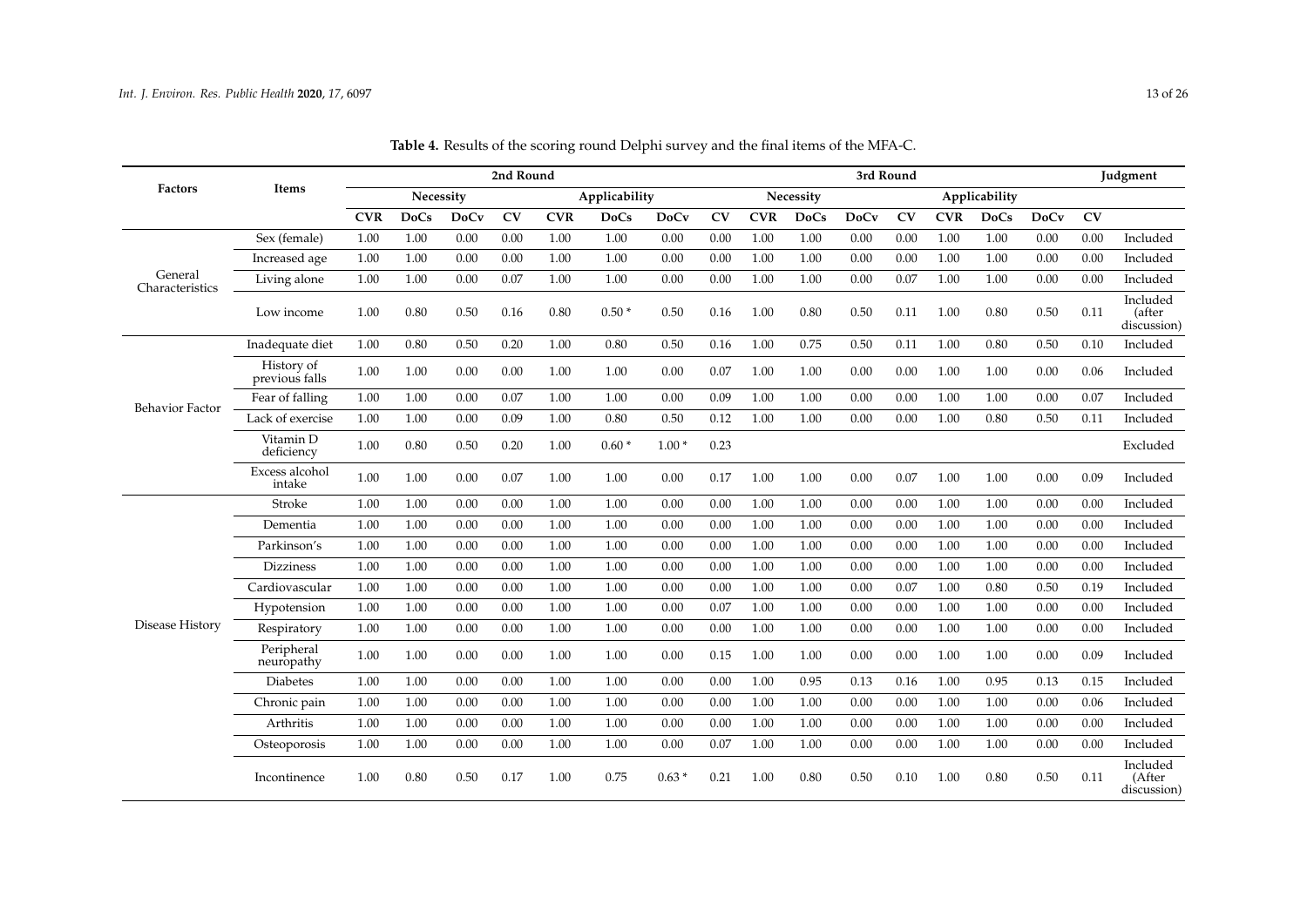|                         |                                             | 2nd Round  |             |             |      |            |               |             | 3rd Round |            |             |             |      | Judgment   |               |             |      |                                   |
|-------------------------|---------------------------------------------|------------|-------------|-------------|------|------------|---------------|-------------|-----------|------------|-------------|-------------|------|------------|---------------|-------------|------|-----------------------------------|
| <b>Factors</b>          | Items                                       |            | Necessity   |             |      |            | Applicability |             |           |            | Necessity   |             |      |            | Applicability |             |      |                                   |
|                         |                                             | <b>CVR</b> | <b>DoCs</b> | <b>DoCv</b> | CV   | <b>CVR</b> | <b>DoCs</b>   | <b>DoCv</b> | CV        | <b>CVR</b> | <b>DoCs</b> | <b>DoCv</b> | CV   | <b>CVR</b> | <b>DoCs</b>   | <b>DoCv</b> | CV   |                                   |
| Medication<br>History   | Psychoactive<br>drugs                       | 0.93       | 1.00        | 0.00        | 0.08 | 0.93       | 1.00          | 0.00        | 0.12      | 1.00       | 1.00        | 0.00        | 0.04 | 1.00       | 1.00          | 0.00        | 0.04 | Included                          |
|                         | Cardiovascular<br>drugs                     | 1.00       | 0.98        | 0.06        | 0.08 | 1.00       | 1.00          | 0.00        | 0.08      | 1.00       | 1.00        | 0.00        | 0.00 | 1.00       | 1.00          | 0.00        | 0.00 | Included                          |
|                         | Multiple<br>medication use                  | 1.00       | 0.80        | 0.50        | 0.17 | 1.00       | 0.80          | 0.50        | 0.11      | 1.00       | 0.95        | 0.13        | 0.10 | 1.00       | 0.95          | 0.13        | 0.09 | Included                          |
|                         | Medication side<br>effects                  | 0.88       | 0.88        | 0.25        | 0.26 | $0.63*$    | $0.25*$       | $1.13*$     | 0.47      |            |             |             |      |            |               |             |      | Excluded                          |
|                         | Low vision                                  | 1.00       | 1.00        | 0.00        | 0.08 | 1.00       | 1.00          | 0.00        | 0.00      | 1.00       | 1.00        | 0.00        | 0.00 | 1.00       | 1.00          | 0.00        | 0.00 | Included                          |
|                         | Mobility/balance/gait $_{1.00}$<br>deficits |            | 0.95        | 0.12        | 0.10 | 1.00       | 0.95          | 0.13        | 0.10      | 1.00       | 1.00        | 0.00        | 0.08 | 1.00       | 1.00          | 0.00        | 0.07 | Included                          |
|                         | Impaired ADL                                | 1.00       | 0.90        | 0.25        | 0.17 | 1.00       | 0.95          | 0.25        | 0.17      | 1.00       | 1.00        | 0.00        | 0.07 | 1.00       | 0.90          | 0.25        | 0.10 | Included                          |
| Physical                | Musculoskeletal<br>function                 | 1.00       | 1.00        | 0.00        | 0.07 | 1.00       | 0.95          | 0.13        | 0.10      | 1.00       | 1.00        | 0.00        | 0.07 | 1.00       | 0.95          | 0.13        | 0.09 | Included                          |
| Function                | Cardiac function                            | 1.00       | 0.98        | 0.06        | 0.12 | 1.00       | $0.58*$       | $1.00*$     | 0.24      | 1.00       | 1.00        | 0.00        | 0.07 | 1.00       | 0.80          | 0.50        | 0.19 | Included<br>(After<br>discussion) |
|                         | Neurological<br>function                    | 1.00       | 1.00        | 0.00        | 0.00 | 1.00       | 0.92          | 0.20        | 0.18      | 1.00       | 1.00        | 0.00        | 0.00 | 1.00       | 1.00          | 0.00        | 0.02 | Included                          |
|                         | Inappropriate<br>footwear                   | 1.00       | 0.95        | 0.13        | 0.10 | 1.00       | 0.95          | 0.13        | 0.10      | 1.00       | 1.00        | 0.00        | 0.07 | 1.00       | 1.00          | 0.00        | 0.09 | Included                          |
|                         | Use of assistive<br>devices                 | 1.00       | 1.00        | 0.00        | 0.00 | 1.00       | 1.00          | 0.00        | 0.00      | 1.00       | 1.00        | 0.00        | 0.07 | 1.00       | 1.00          | 0.00        | 0.00 | Included                          |
| Cognitive<br>Function   | Cognitive<br>capacity                       | 0.93       | 0.88        | 0.31        | 0.17 | 0.93       | $0.60*$       | $1.00*$     | 0.15      |            |             |             |      |            |               |             |      | Excluded                          |
|                         | Indoor<br>environment                       | 1.00       | 1.00        | 0.00        | 0.08 | 1.00       | 1.00          | 0.00        | 0.08      | 1.00       | 0.97        | 0.07        | 0.07 | 1.00       | 1.00          | 0.01        | 0.03 | Included                          |
| Environmental<br>Factor | Outdoor<br>environment                      | 1.00       | 1.00        | 0.00        | 0.11 | 1.00       | 1.00          | 0.00        | 0.22      | 1.00       | 1.00        | 0.00        | 0.07 | 1.00       | 0.98          | 0.04        | 0.08 | Included                          |
|                         | Social network                              | 1.00       | 1.00        | 0.00        | 0.15 | 1.00       | 1.00          | 0.00        | 0.14      | 1.00       | 1.00        | 0.00        | 0.15 | 1.00       | 1.00          | 0.00        | 0.15 | Included                          |

**Table 4.** *Cont.*

<span id="page-13-0"></span>Notes: MFA-C = Multifactorial Fall Risk Assessment Tool for Community-Dwelling Older People; CVR = content validity ratio; DoCs = degree of consensus; DoCv = degree of.<br>convergence; CV = coefficient of variation; ADL = ac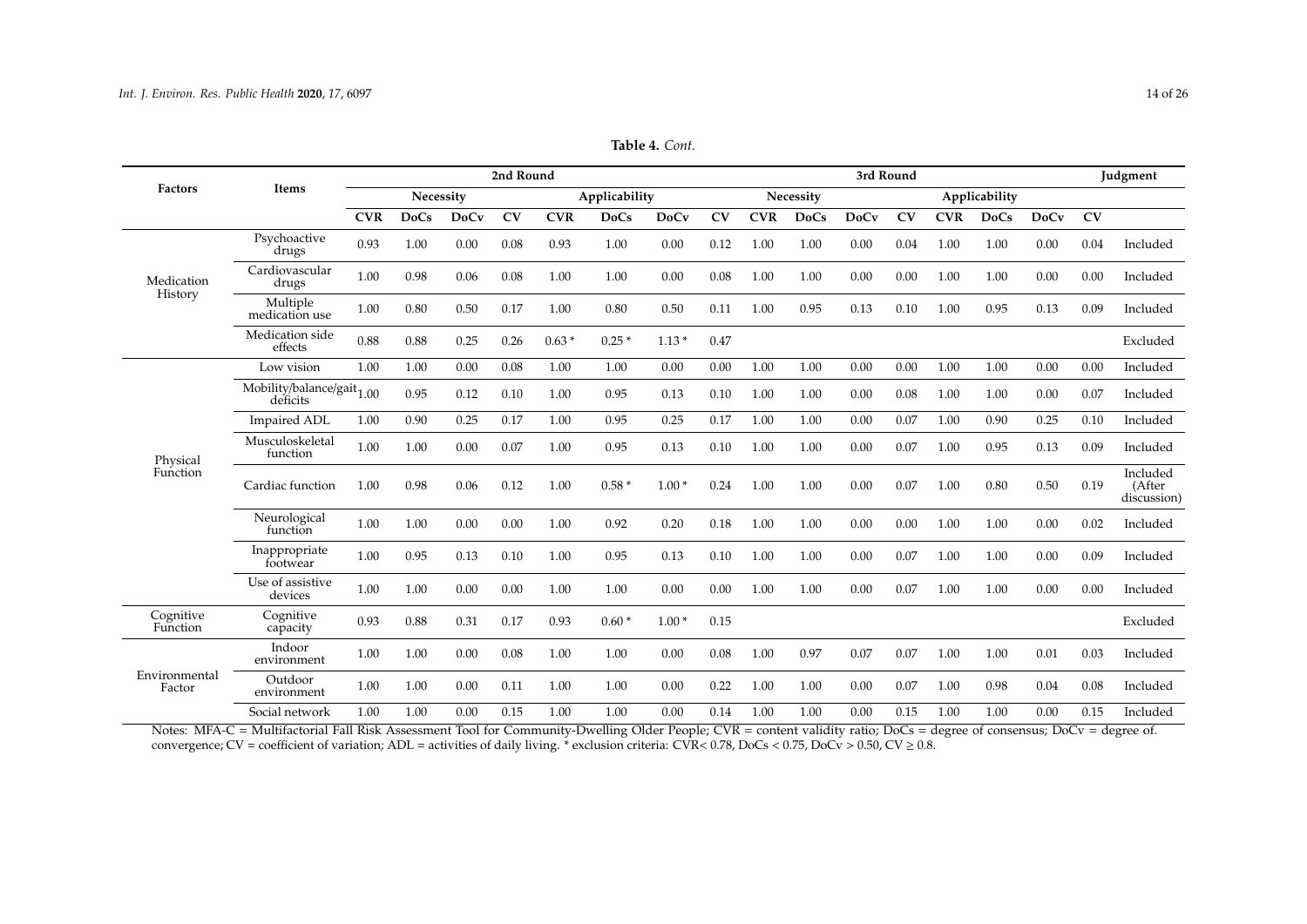Nine experts from five fields participated in the scoring round. Through the first round (the open round), 39 items under six factors were suggested. The scoring round was conducted twice, and a total of three rounds (one open round and two scoring rounds) were completed in nine months.

In the second round (the first scoring round), expert panelists agreed on 33 out of 39 items (84.6%) (Table [4\)](#page-13-0). The scoring round comprised segments for the necessity and applicability of the scale to community-dwelling elderly. In the necessity segment, the expert panel agreed on CVR, DoCs, DoCv, and CV. In the applicability segment, the CVR value of the medication side effect in the medication history factor was less than 0.79. The low-income item of the general characteristics factor, vitamin D deficiency of the behavior factor, incontinence of the disease history factor, the medication side effect of the medication history factor, the cardiac function of the physical function factor, and the cognitive capacity of the cognitive function were all less than 0.75 for DoCs or higher than 0.50 for DoCv.

Of these six items that corresponded with the exclusion criteria, three items (low income, incontinence, and cardiac function) were re-included based on the expert panel's judgment. Additionally, all of the CVs were less than 0.80. However, another three items (mediation side effect, vitamin D deficiency, and cognitive capacity) were excluded from this round after reaching an expert consensus. The experts concluded that medication side effects and cognitive capacity were duplicated with the newly added items of the disease history factor. In addition to identifying vitamin D deficiency, a blood test had to be performed. However, the expert panel determined that it would be inappropriate for community workers to assess the risk of falls and that this would place an economic burden on the elderly. In the third round (the second scoring round), the panels reached 100.0% agreement (36 of 36), thereby concluding the scoring round. Therefore, the final version of MFA-C had 36 items in six factors (Table [5\)](#page-19-0).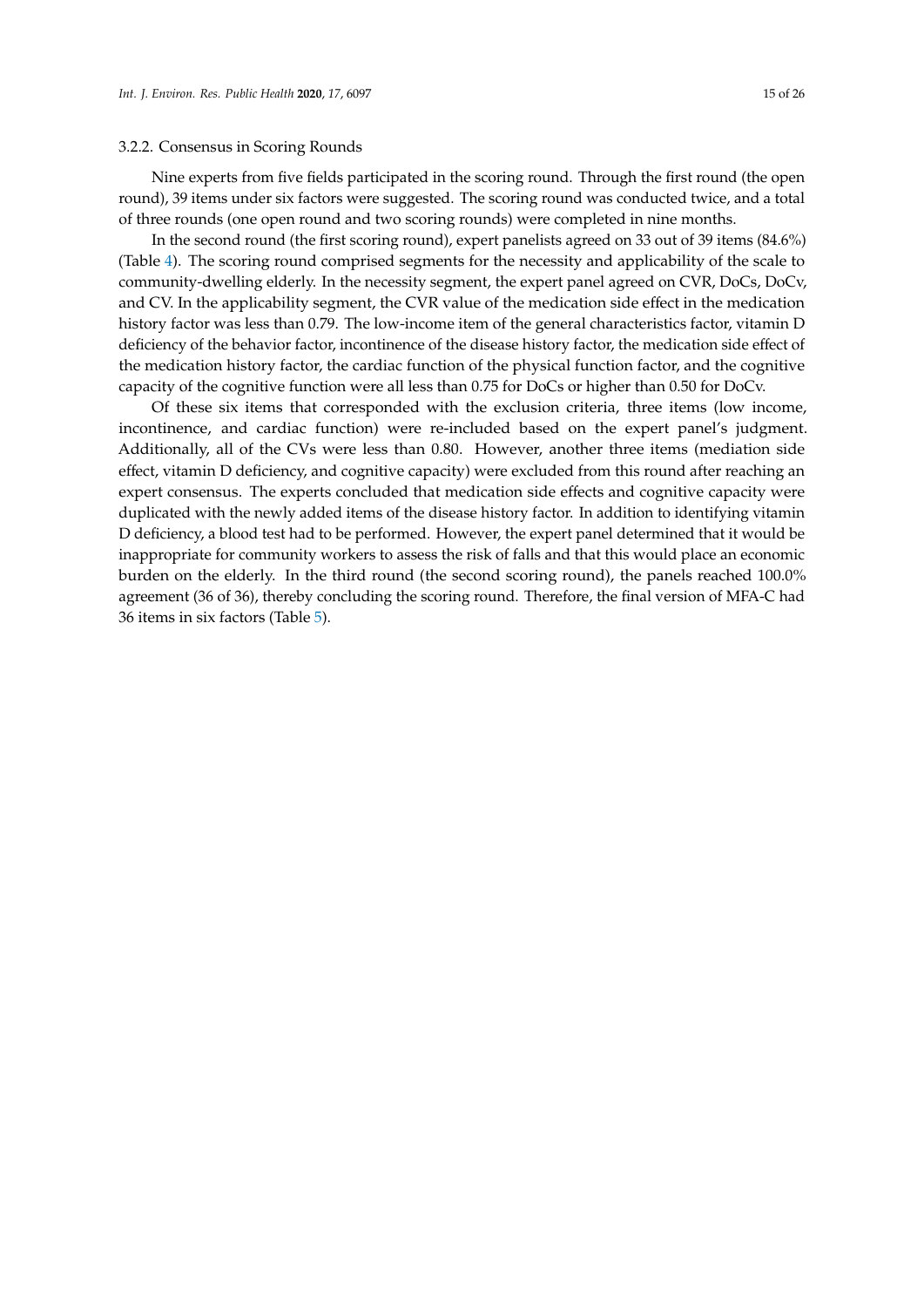| Factors         | <b>Items</b>     | <b>Contents of Question</b>                               | Options                    |                              |                         |                       |
|-----------------|------------------|-----------------------------------------------------------|----------------------------|------------------------------|-------------------------|-----------------------|
|                 | Sex (female)     | Sex (female)                                              | Male                       | Female                       |                         |                       |
| General         | Increased age    | Age                                                       | Age                        |                              |                         |                       |
| characteristics | Living alone     | Residential type                                          | Alone                      | Together                     |                         |                       |
|                 | Low income       | Health insurance                                          | Medical insurance          | Medicaid 1                   | Medicaid 2              |                       |
|                 | Inadequate diet  | Number of meals/day                                       | 3 times of meal/day        | 2 times of meal/day          | 1 time of meal/day      | Poor, irregular       |
|                 | History of       | Experience of falls                                       | Yes (experienced)          | No (inexperienced)           |                         |                       |
|                 | previous falls   | Details of fall experience                                | Time                       | Place                        | Number of falls         | Extent of damage      |
|                 |                  | Going out alone                                           | Feeling no fear            | Feeling like usual           | Feeling a little fear   | Feeling a lot of fear |
|                 | Fear of falling  | Cooking alone                                             | Feeling no fear            | Feeling like usual           | Feeling a little fear   | Feeling a lot of fear |
|                 |                  | Activities in the bathroom                                | Feeling no fear            | Feeling like usual           | Feeling a little fear   | Feeling a lot of fear |
|                 |                  | Getting out of bed alone                                  | Feeling no fear            | Feeling like usual           | Feeling a little fear   | Feeling a lot of fear |
|                 |                  | Walking for exercise                                      | Feeling no fear            | Feeling like usual           | Feeling a little fear   | Feeling a lot of fear |
| Behavior factor |                  | Going out on a slippery<br>road (snow, rain, frozen road) | Feeling no fear            | Feeling like usual           | Feeling a little fear   | Feeling a lot of fear |
|                 |                  | Visiting friends or relatives alone                       | Feeling no fear            | Feeling like usual           | Feeling a little fear   | Feeling a lot of fear |
|                 |                  | Lowering things on the head                               | Feeling no fear            | Feeling like usual           | Feeling a little fear   | Feeling a lot of fear |
|                 |                  | Going to crowded places                                   | Feeling no fear            | Feeling like usual           | Feeling a little fear   | Feeling a lot of fear |
|                 |                  | Going up and down the stairs                              | Feeling no fear            | Feeling like usual           | Feeling a little fear   | Feeling a lot of fear |
|                 |                  | Bending over and grabbing objects                         | Feeling no fear            | Feeling like usual           | Feeling a little fear   | Feeling a lot of fear |
|                 |                  | Times of exercise/day                                     | None                       | $<$ 30 min                   | 30 min-1 h              | $1-2h$                |
|                 | Lack of exercise |                                                           | >2 h                       |                              |                         |                       |
|                 | Excess alcohol   | Alcohol intake                                            | Yes                        | $\rm No$                     | Stop drinking           |                       |
|                 | intake           | Details of alcohol intake                                 | Kind of alcoholic<br>drink | Average drinking<br>quantity | A period of<br>drinking |                       |

## **Table 5.** MFA-C.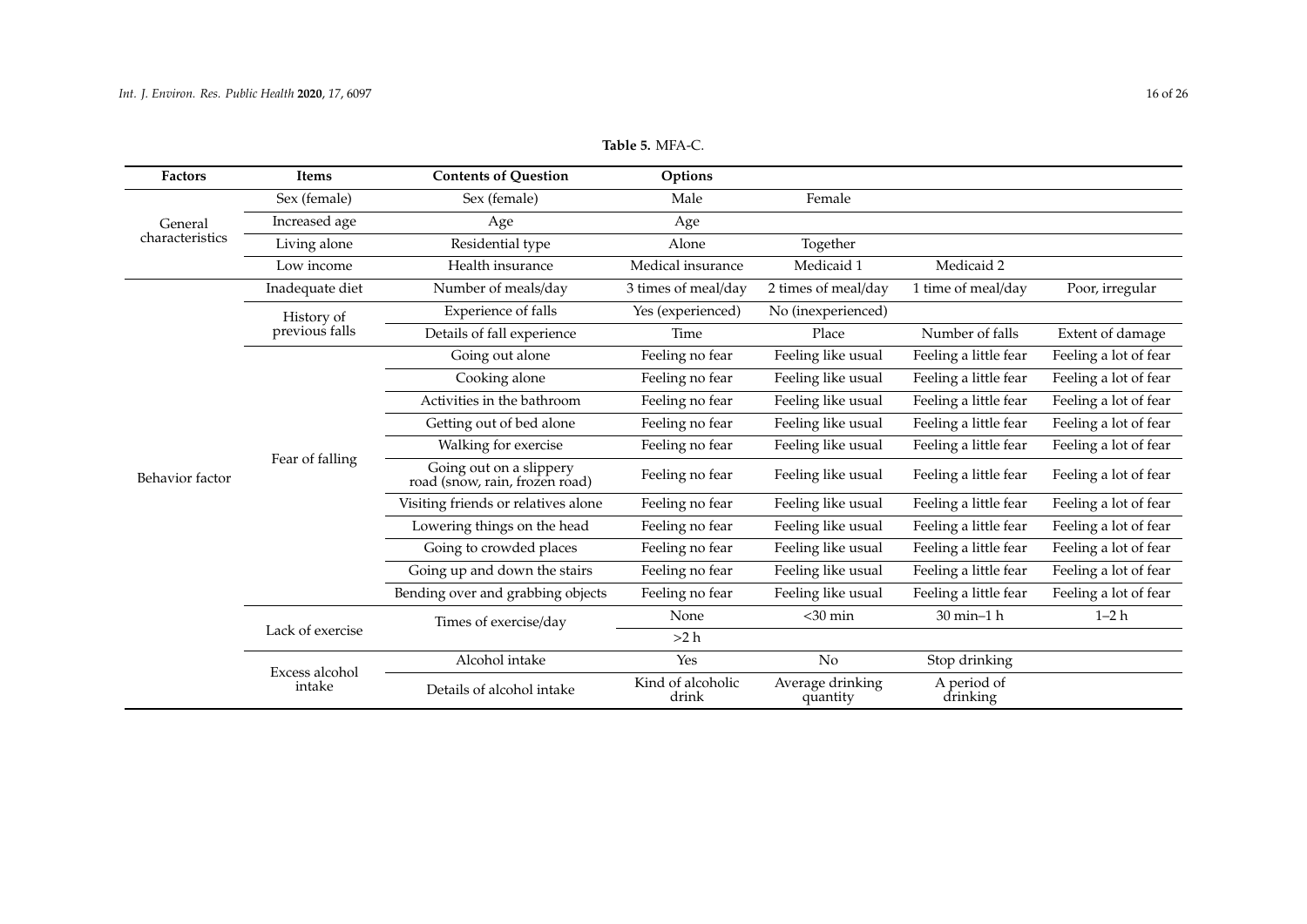| Factors         | Items                    | <b>Contents of Question</b> | Options |          |  |
|-----------------|--------------------------|-----------------------------|---------|----------|--|
|                 | Stroke                   | Having a disease            | Yes     | $\rm No$ |  |
|                 | Dementia                 | Having a disease            | Yes     | No       |  |
|                 | Parkinson's              | Having a disease            | Yes     | No       |  |
|                 | <b>Dizziness</b>         | Having a disease            | Yes     | No       |  |
|                 | Cardiovascular           | Having a disease            | Yes     | No       |  |
| Disease history | Hypotension              | Having a disease            | Yes     | $\rm No$ |  |
|                 | Respiratory              | Having a disease            | Yes     | No       |  |
|                 | Peripheral<br>neuropathy | Having a disease            | Yes     | No       |  |
|                 | <b>Diabetes</b>          | Having a disease            | Yes     | No       |  |
|                 | Chronic pain             | Having a disease            | Yes     | $\rm No$ |  |
|                 | Arthritis                | Having a disease            | Yes     | No       |  |
|                 | Osteoporosis             | Having a disease            | Yes     | No       |  |
|                 | Incontinence             | Having a disease            | Yes     | No       |  |
|                 |                          | Taking sedative drugs       | Yes     | $\rm No$ |  |
|                 |                          | - Diazepam                  | Yes     | No       |  |
|                 |                          | - Etizolam                  | Yes     | No       |  |
|                 |                          | - Clonazepam                | Yes     | No       |  |
|                 |                          | - Lorazepam                 | Yes     | No       |  |
| Medication      | Psychoactive drugs       | - Alprazolam                | Yes     | $\rm No$ |  |
| history         |                          | Taking haloperidol          | Yes     | No       |  |
|                 |                          | Taking sleeping drugs       |         |          |  |
|                 |                          | - Zolpidem                  | Yes     | No       |  |
|                 |                          | Taking antiemetic drugs     | Yes     | $\rm No$ |  |
|                 |                          | Taking antidepressants      |         |          |  |
|                 |                          | - TCAs                      | Yes     | No       |  |
|                 |                          | $\mbox{-}$ SSRIs            | Yes     | $\rm No$ |  |

## **Table 5.** *Cont.*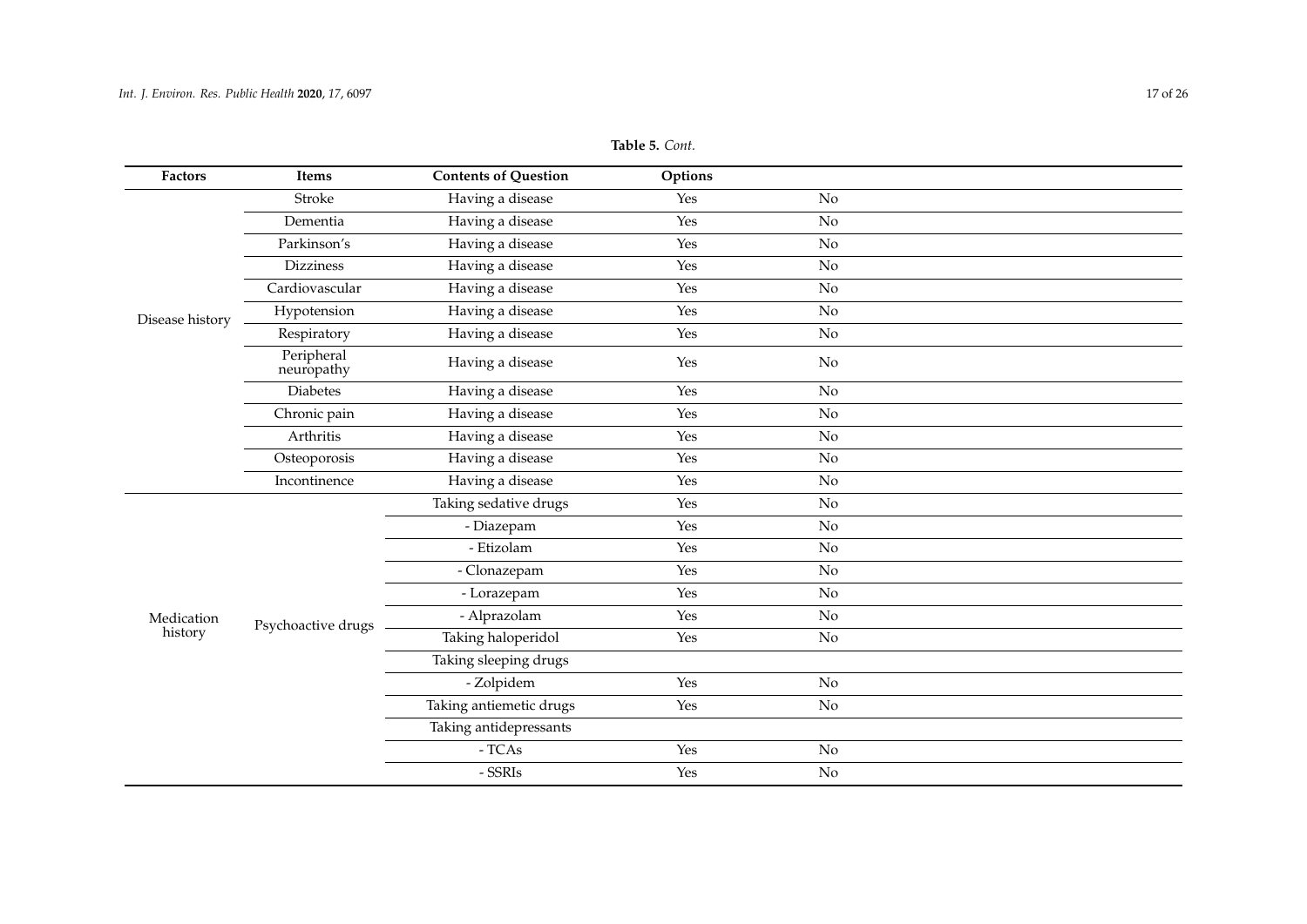| Factors    | Items                             | <b>Contents of Question</b>                                          | Options       |                    |               |          |
|------------|-----------------------------------|----------------------------------------------------------------------|---------------|--------------------|---------------|----------|
|            |                                   | Taking loop diuretics                                                | Yes           | No                 |               |          |
|            | Cardiovascular<br>drugs           | Taking antiarrhythmic drugs                                          | Yes           | No                 |               |          |
| Medication |                                   | Taking digoxin                                                       | Yes           | No                 |               |          |
| history    |                                   | Taking oral hypoglycemic/insulin                                     | Yes           | No                 |               |          |
|            |                                   | Taking calcium channel blockers                                      | Yes           | No                 |               |          |
|            | Multiple medication<br>use        | Total number of medication                                           | $\leq 3$      | $\overline{4}$     | 5             | $\geq 6$ |
|            |                                   | Eyesight                                                             | Left eyesight | Right eyesight     | Unknown       |          |
|            | Low vision                        | Wearing glasses                                                      | Yes           | No                 |               |          |
|            |                                   | Diabetic retinopathy                                                 | Yes           | No                 |               |          |
|            |                                   | Ophthalmologic disease                                               | Yes           | No                 |               |          |
|            | Mobility/balance/gait<br>deficits | 30 s chair stand test below-average<br>score based on age and gender | Age; 60-64    | Men: $<$ 14        | Women: $<$ 12 |          |
|            |                                   |                                                                      | Age; 65-69    | Men: $<$ 12        | Women: <11    |          |
|            |                                   | - Average score                                                      | Age; 70-74    | Men: <12           | Women: <10    |          |
|            |                                   |                                                                      | Age; 75-79    | Men: $<$ 11        | Women: <10    |          |
| Physical   |                                   |                                                                      | Age; 80-84    | Men: $<$ 10        | Women: <9     |          |
| function   |                                   | 4-step balance test within 10 s                                      | Yes           | N <sub>o</sub>     |               |          |
|            |                                   | - Standing upright                                                   |               |                    |               |          |
|            |                                   | - Standing aside                                                     |               |                    |               |          |
|            |                                   | - Tandem gait                                                        |               |                    |               |          |
|            |                                   | - Standing on one leg                                                |               |                    |               |          |
|            |                                   | Taking TUG test more than 12 s                                       | Yes           | No                 |               |          |
|            |                                   | Bathing                                                              | Dependence    | Partial dependence | Independence  |          |
|            |                                   | Dressing                                                             | Dependence    | Partial dependence | Independence  |          |
|            | Impaired ADL                      | Using the toilet                                                     | Dependence    | Partial dependence | Independence  |          |
|            |                                   | Transferring                                                         | Dependence    | Partial dependence | Independence  |          |
|            |                                   | Continence                                                           | Dependence    | Partial dependence | Independence  |          |
|            |                                   | Feeding                                                              | Dependence    | Partial dependence | Independence  |          |

## **Table 5.** *Cont.*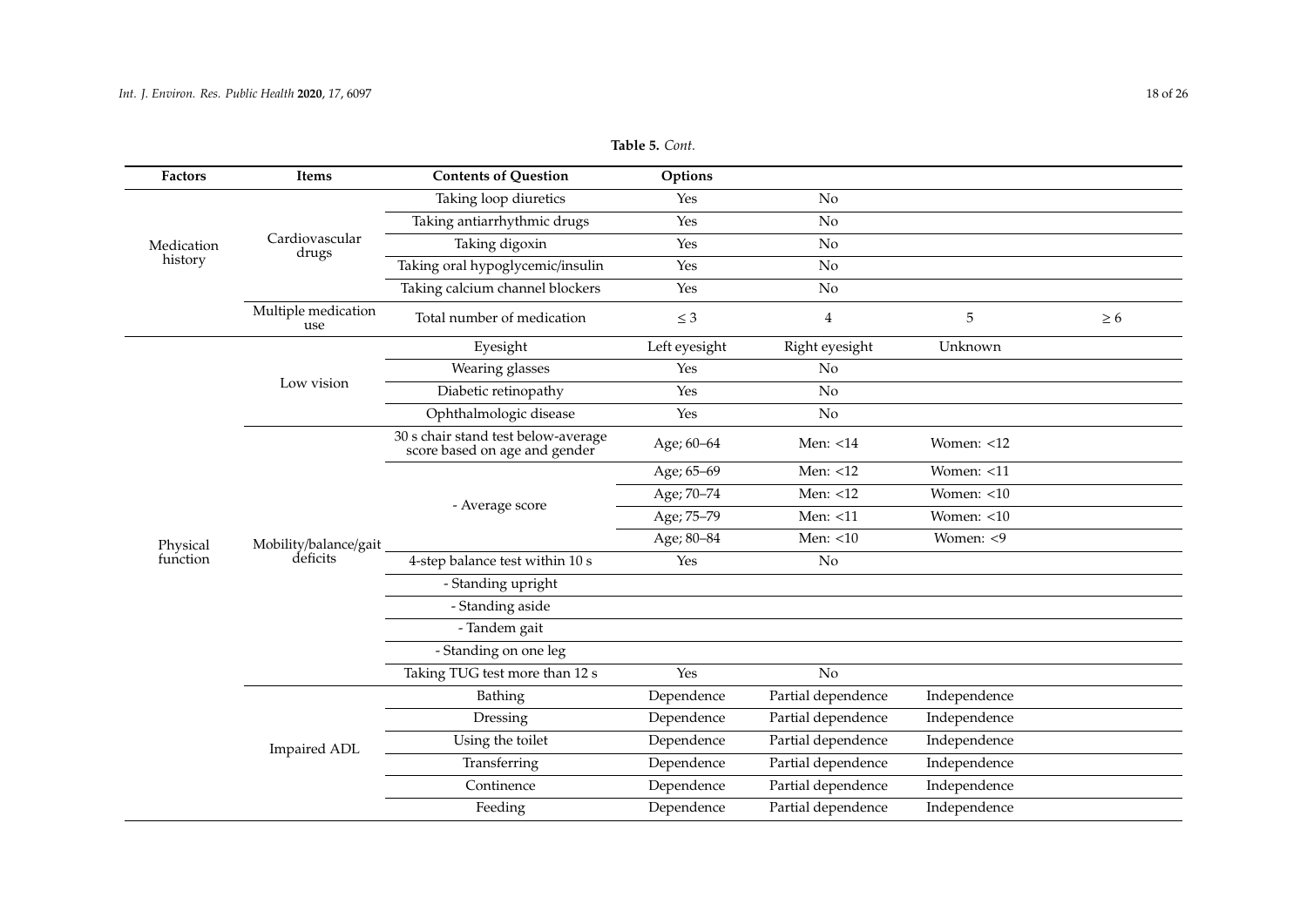| Factors              | Items                     | <b>Contents of Question</b>    | Options                      |                            |                              |  |
|----------------------|---------------------------|--------------------------------|------------------------------|----------------------------|------------------------------|--|
|                      |                           | Restriction of ROM             |                              |                            |                              |  |
|                      |                           | - Upper limbs                  | Yes                          | No                         |                              |  |
|                      | Musculoskeletal           | - Lower limbs                  | Yes                          | No                         |                              |  |
|                      | function                  | - Hip joint                    | Yes                          | $\rm No$                   |                              |  |
|                      |                           | - Knee joint                   | Yes                          | No                         |                              |  |
|                      |                           | - Ankle joint                  | Yes                          | No                         |                              |  |
|                      |                           | Heart rate                     | Heart rate (/min)            |                            |                              |  |
|                      |                           | Arrhythmia                     | Yes                          | No                         |                              |  |
|                      | Cardiac function          | - Result of EKG                |                              |                            |                              |  |
| Physical<br>function |                           |                                | Yes                          | $\rm No$                   |                              |  |
|                      |                           | Postural hypotension           | Standing position<br>(BP/HR) | Supine position<br>(BP/HR) | Standing position<br>(BP/HR) |  |
|                      |                           | Disease history                |                              |                            |                              |  |
|                      | Neurological              | $-CVA$                         | Yes                          | No                         |                              |  |
|                      |                           | - Epilepsy or seizure          | Yes                          | $\rm No$                   |                              |  |
|                      | function                  | - Walk-related diseases        | Yes                          | No                         |                              |  |
|                      |                           | - Peripheral neuropathy        | Yes                          | No                         |                              |  |
|                      |                           | - Peripheral vertigo           | Yes                          | $\rm No$                   |                              |  |
|                      | Inappropriate<br>footwear | Toe deformities/ulcer          | Yes                          | No                         |                              |  |
|                      | Use of assistive          | Walking assistance device      | Yes                          | $\rm No$                   |                              |  |
|                      | devices                   | Power train (e.g., wheelchair) | Yes                          | $\rm No$                   |                              |  |

**Table 5.** *Cont.*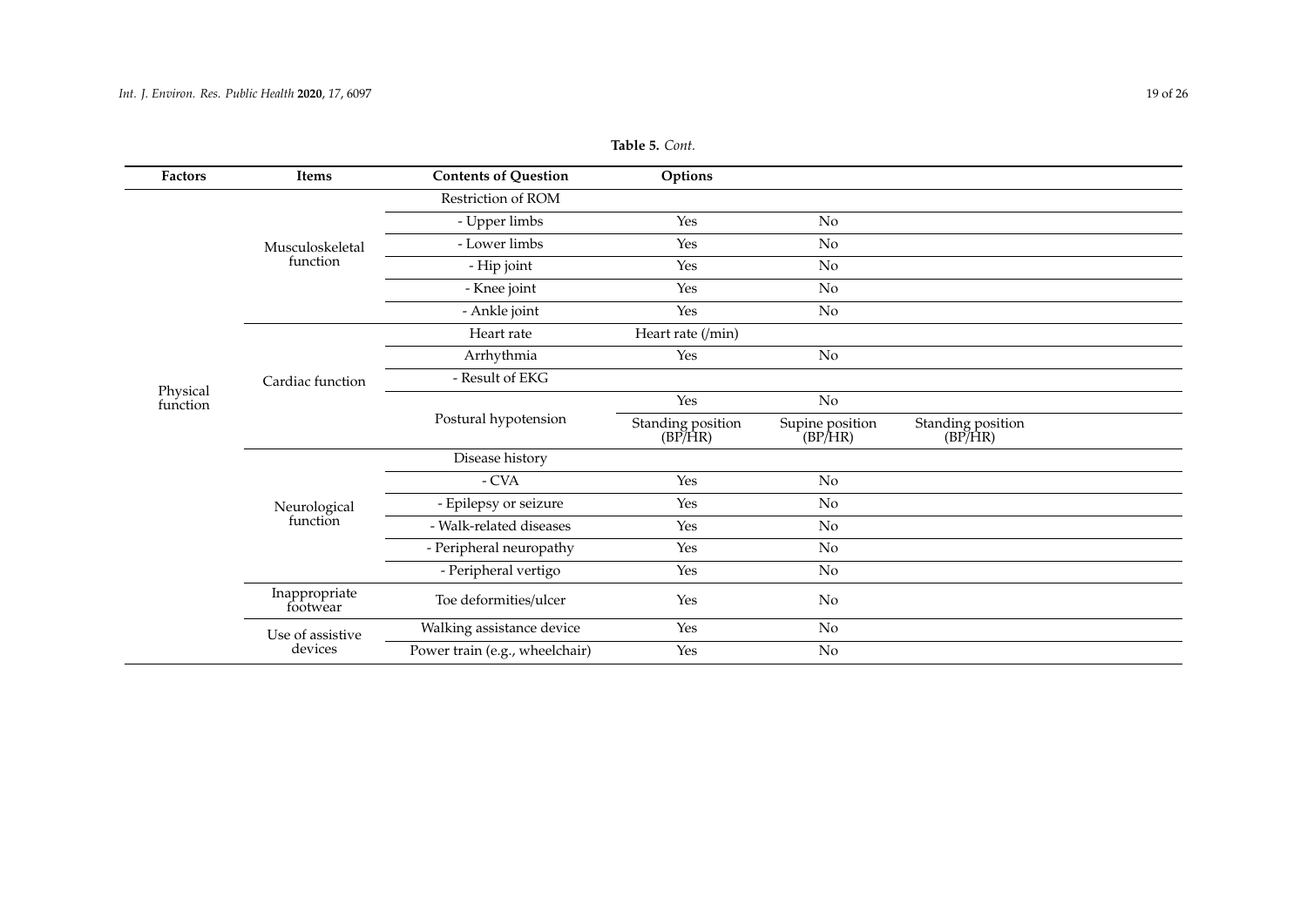| Factors       | Items                                  | <b>Contents of Question</b>                    | Options           |                                  |                          |                |
|---------------|----------------------------------------|------------------------------------------------|-------------------|----------------------------------|--------------------------|----------------|
|               |                                        | Risk factors in the living room and<br>bedroom |                   |                                  |                          |                |
|               |                                        | - Brightness of light                          | <b>Brightness</b> | Normal                           | Darkness                 | Lux            |
|               |                                        | - Bare and telephone wire                      | Yes               | No                               |                          |                |
|               |                                        | - Carpet                                       | Yes               | No                               |                          |                |
|               | Indoor environment                     | - Slipperiness                                 | Yes               | No                               |                          |                |
|               |                                        | - Height of threshold                          | High              | Medium                           | Low                      | None           |
|               |                                        | - Height of bed                                | High              | Medium                           | Low                      | None           |
|               |                                        | Risk factors of bathroom                       |                   |                                  |                          |                |
| Environmental |                                        | - Brightness of light                          | <b>Brightness</b> | Normal                           | Darkness                 | Lux            |
| factor        |                                        | - Slipperiness                                 | Yes               | No                               |                          |                |
|               |                                        | - Nonslip mat                                  | Yes               | No                               |                          |                |
|               |                                        | - Height of threshold                          | High              | Medium                           | Low                      | None           |
|               |                                        | - Safety rail of shower booth                  | Yes               | No                               |                          |                |
|               | Outdoor<br>environment                 | Risk factors of outdoor<br>environment         |                   |                                  |                          |                |
|               |                                        | - Brightness of light                          | <b>Brightness</b> | Normal                           | Darkness                 | Lux            |
|               |                                        | - Access road                                  | Slipperiness      | The steep slope of a<br>footpath | Broken sidewalk<br>block | No elevator    |
|               |                                        | - Height of stairs                             | High              | Medium                           | Low                      | Damaged stairs |
|               |                                        |                                                | None              |                                  |                          |                |
|               |                                        | - Safety rail                                  | Yes               | No                               |                          |                |
|               | Social network<br>Support of community |                                                | Yes               | No                               |                          |                |

**Table 5.** *Cont.*

<span id="page-19-0"></span>Notes: ADL = activities of daily living; TCAs = tricyclic antidepressants, SSRIs = selective serotonin reuptake inhibitors; TUG = time up and go test; ROM = range of motion; EKG = electrocardiogram, BP = blood pressure; HR = heart rates; CVA = cerebrovascular accident.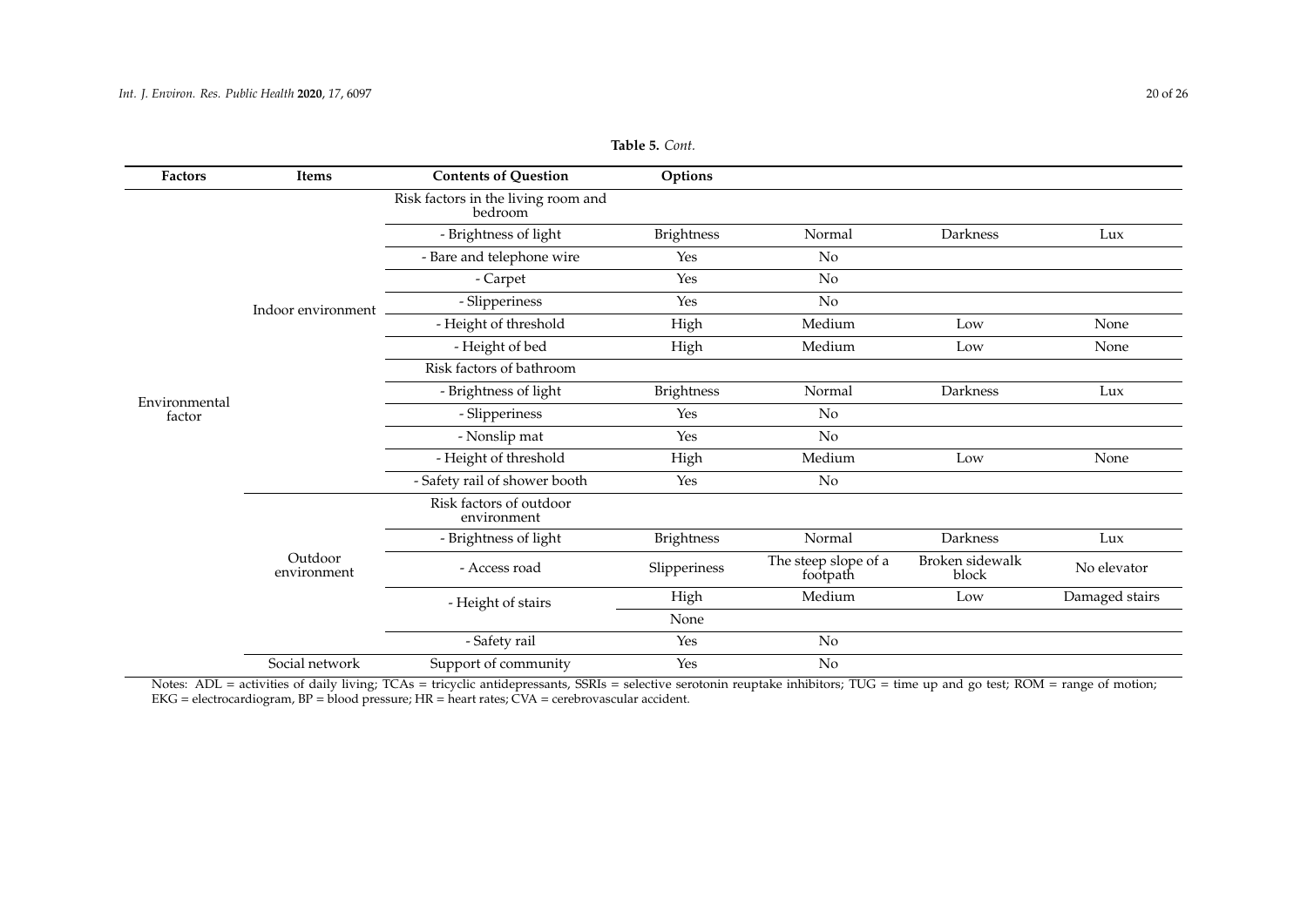## **4. Discussion**

We systematically reviewed previously distributed individual fall risk factors, thereby facilitating the potential prevention of and early intervention in falls through the development of a multifactorial assessment tool that can be applied practically in the community. To our knowledge, this is the first study to develop a fall risk assessment tool through the Delphi study in various fields based on systematic review results that include multiple fall risk factors in the guidelines published. Previous studies have shown that there are differences in the items for developing a fall risk assessment tool based on the varied experiences of nurses or physicians [\[32\]](#page-24-5). Representatively, the tool by the National Health Service (NHS) in Bristol comprises 13 items: history of falls, medications, postural hypotension, alcohol intake, nutrition and osteoporosis, vision, hearing, walking/gait, transfers, function, continence, environmental hazards, and cognition [\[18\]](#page-23-10). Compared with the tool provided by the NHS, our tool was developed with more comprehensive and detailed assessment items related to the risk of falling. For a more accurate and in-depth verification of effectiveness using our fall risk assessment tool, systematic reviews of guidelines and confirmation of various expert opinions were necessary.

## *4.1. Items Excluded from this Multifactorial Assessment Instrument*

Among the final items presented in this study, we excluded a lack of vitamin D, medication side effects, and cognitive capacity, all of which were considered fall risk items in the existing eight guidelines. Several studies reported that vitamin D reduced the risk of falls, and one meta-analysis estimated a 20% reduction in fall risk through vitamin D supplementation in the elderly [\[33\]](#page-24-6). These studies posited that the correlation between low serum 25-hydroxyvitamin D (25(OH)D) and increased falls was due to the lack of 25(OH)D, which leads to muscle weakness and poor balance [\[34\]](#page-24-7). As a result, this could lead to decreased physical performance and aging [\[34\]](#page-24-7). However, it also indicates that vitamin D deficiency does not have a direct effect on falls, but somewhat weakens the musculoskeletal system, resulting in falls. In this study, the final fall risk assessment tool includes the musculoskeletal function item of the physical function factor. Therefore, the Delphi panelists excluded vitamin D from the risk assessment tool because it was a duplication. In addition, recent studies have shown that supplemental vitamin D did not prevent falls [\[35\]](#page-24-8), nor did it have a significant correlation with falls [\[36\]](#page-24-9). Furthermore, the National Institute for Health and Care Excellence (2013) does not recommend the use of vitamin D for fall prevention because there is a lack of robust evidence regarding the required dosage or method of administration [\[16\]](#page-23-9). For this reason, the expert panelists determined that invasive and costly vitamin D testing to assess fall risk was inappropriate for the elderly.

Furthermore, two items (medication side effect and cognitive capacity) in the Delphi phase were excluded because they were considered to overlap with other items of the disease history factor. In particular, the medication side effect item in the existing guidelines did not list specific disease names; therefore, the use of the item to perform a fall risk assessment could reduce the reliability of the evaluation because the results would vary according to the person performing the evaluation.

In this study, only the "fear of falling" was identified as an item related to psychological characteristics. Recent studies have reported that fall-related psychological concerns directly affected falling and its complications [\[7\]](#page-23-0). Therefore, it is suggested that psychological characteristics related to falls be summarized and organized for future study.

#### *4.2. Additional Items in This Multifactorial Assessment Instrument*

Most previous guidelines were developed to describe the past disease history, name of the drugs, and environmental risk of falls in an open ended form question. We tried to organize the list of items correctly to increase the concordance rate of the data analysis even though the person who assesses fall risks varies. This is significant in improving the reliability of this tool compared to other tools.

First, after reflecting on the opinions of experts in various academic fields, new items were added under the disease history factor that had not appeared in previous guidelines. The Delphi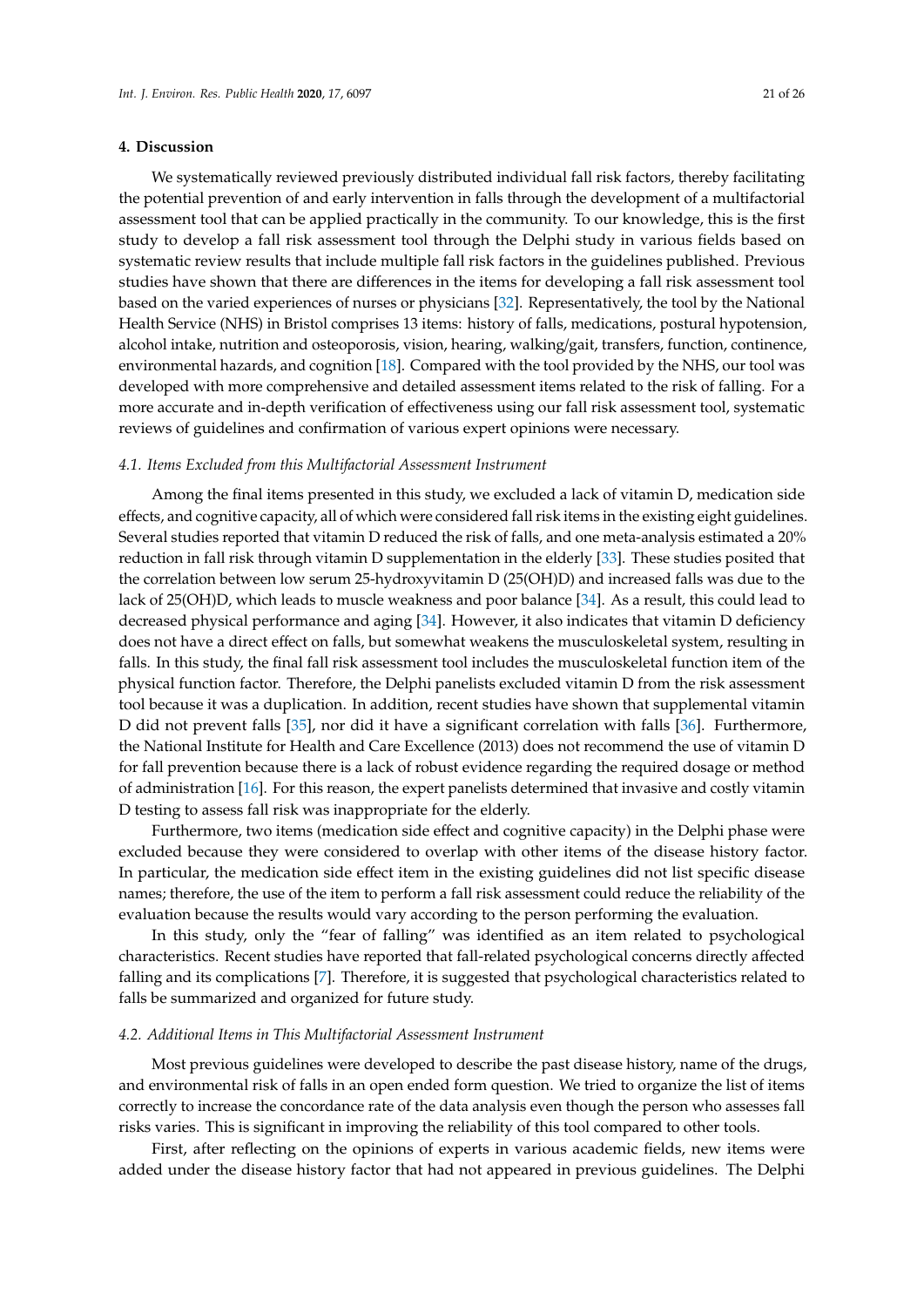panelists thoroughly reviewed the specific factors and items and gave specific opinions on each. Disease history includes these items: stroke, dementia, Parkinson's, cardiovascular disease, respiratory disease, peripheral neuropathy, diabetes, chronic pain, arthritis, and osteoporosis. Therefore, our study differs from a guideline that includes only a few medical history items such as osteoporosis, depression, and cardiac disease [\[25\]](#page-23-17). We identified diseases that affect falls based on evidence and expert opinions and added them to our multifactorial assessment tool.

Regarding the relationship between falls and disease, neurological diseases such as strokes, dementia, Parkinson's, and peripheral neuropathy are traditionally associated with aging. These conditions might share common cognitive dysfunctions that affect the control of gait and balance [\[37\]](#page-24-10). They can limit complex and goal-oriented activities requiring the constant awareness of body movements [\[38\]](#page-24-11). Second, some studies identified that cardiovascular diseases in the elderly also increased the risk of falls [\[39\]](#page-24-12) because the elderly are generally frail with noticeable cognitive decline and multi-morbidity [\[39\]](#page-24-12). Similarly, diabetes, arthritis, osteoporosis, and chronic pain are diseases or symptoms with high correlations with the types of fractures that are the most common outcomes of falls [\[40–](#page-24-13)[42\]](#page-24-14).

Moreover, hypoglycemia is the most significant cause of fall episodes [\[42\]](#page-24-14). A recent study reported that the adjusted odds of fall-related fractures among patients with hypoglycemic events were 70% higher than in patients without it [\[43\]](#page-24-15). These studies consider one explanation to be certain diabetes medications that may increase the risk of fracture and thereby worsen fall-related outcomes [\[44\]](#page-24-16).

Additionally, arthritis and osteoporosis can lower vitamin D and bone mineral density. Both have been frequently suggested as factors that heighten the risk of bone fracture and falling [\[40\]](#page-24-13). Additionally, recent literature reported that elders with multisite pain had a 51% higher chance of fall risk [\[41\]](#page-24-17). Research has suggested that those with pain have excessive psychological concerns regarding low balance confidence, reduced self-efficacy of falling, and have mobility limitations such as slower gait pattern and difficulties in activities of daily living (ADL) [\[45\]](#page-24-18).

Second, we specifically evaluated the use of a wider range of drugs than those included in the existing guidelines—particularly, psychoactive and cardiovascular drugs. Our study included a separate process of sorting and merging related medicines based on the Delphi expert panels. As a result, health care providers received a more comprehensive review of the drugs that affect falls in the elderly. We added those medication names to the medication history factor.

Finally, in our study, experts who participated in Delphi also considered the assessment items related to the residential environment. Based on their recommendations, we added concrete environmental items such as light, carpet, and height of the bed to the residential environment factor.

### *4.3. Limitations and Strengths*

Publication limitations may have been present due to the inclusion of English and Korean-only published guidelines. Additionally, our study has a limitation related to validity. Among the methods to confirm the validity of the tool, only expert validity was used. Face validity was not applied. To overcome this problem, we collected the opinions of various fields related to falls and verified validity in various ways by calculating DoCv, and DoCs as well as CV and CVR. This is demonstrated clearly in various factors affecting the falls of the elderly based on worldwide guidelines. Most of the fall risk screening instruments found in the literature tend to focus on one single risk factor [\[6,](#page-22-5)[46\]](#page-24-19).

Additionally, evidence-based guidelines are developed to assist the practitioner, community residents, and policymaker to make informed clinical decisions [\[19](#page-23-11)[,47\]](#page-25-0). Guidelines are valuable resources that play an integral role in improving the intervention and management of various health conditions. We clarified why we extracted each fall risk item based on evidence and expert opinions.

This research gathered all existing factors and filled in missing factors related to falls by collecting various expert opinions. This study increased its validity by adding expert opinions gathered through Delphi studies, in addition to a systematic review method. In this study, the strength of our research was the breadth of expertise within our multidisciplinary panel. These experts thoroughly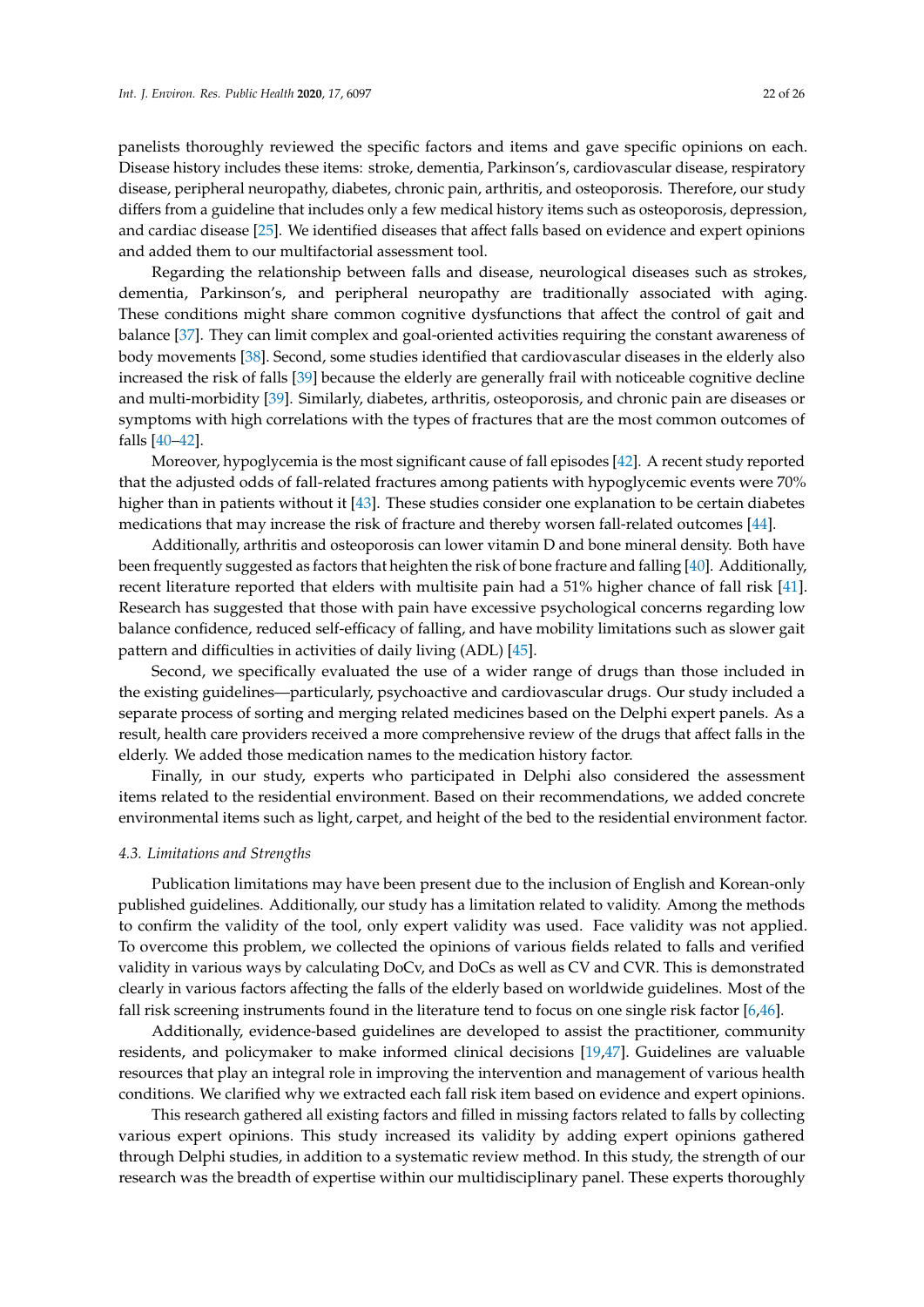reviewed the selected guidelines and provided professional opinions on all specific factors and items. Our multifactorial fall risk assessment tool will help to determine proper fall prevention interventions for the elderly in communities.

We clarified why we extracted each fall risk item based on evidence and expert opinions. Conversely, most tools did not describe the criteria for classifying the fall risk items as factors [\[46,](#page-24-19)[48\]](#page-25-1). Therefore, the items affecting fall risk that were included in other guidelines were different for each tool. This tool was developed by a thorough, evidence-based approach through the Delphi study and built upon existing guidelines, and so it can be used universally in any country.

All the included guidelines can be internationally used because they did not reflect the situation of a specific country. Therefore, it is necessary to confirm the generalizability of using the tool by identifying whether each multifactorial fall assessment tool has been translated into the language of each country and verifying its validity.

## **5. Conclusions**

Health care providers can use comprehensive falls risk screening tools to identify the elderly who are at risk of falling. We developed a multifactorial fall risk assessment tool based on evidence, assessing general characteristics, behavior factors, disease history, medication history, physical function, and environmental factors that reflect the characteristics of the elderly in a community. Although there were existing guidelines, the multifactorial risk factors for falls suggested by each guideline were inconsistent. Therefore, this study attempted to reach a consensus. This study increased the validity of our tool by adding expert opinions gathered through Delphi studies in addition to a systematic review method. This multifactorial fall risk assessment tool, created through this systematic methodology, is expected to be beneficial to the elderly in the community when designing comes to tailored interventions to prevent falls.

**Supplementary Materials:** The following are available online at http://[www.mdpi.com](http://www.mdpi.com/1660-4601/17/17/6097/s1)/1660-4601/17/17/6097/s1, Table S1: Search term, Figure S1: Previous flow chart.

**Author Contributions:** Conceptualization, S.H.L.; methodology, S.H.L.; software, J.K. and W.L.; validation, J.K., W.L., and S.H.L.; formal analysis, J.K. and W.L.; writing—original draft preparation, J.K. and W.L.; writing—review and editing, J.K. and S.H.L.; visualization, J.K.; supervision, S.H.L.; funding acquisition, S.H.L. All authors have read and agreed to the published version of the manuscript.

**Funding:** This research was funded by the National Research Grant funded by the Korea Health Industry Development Institute under Grant No R1606511.

**Conflicts of Interest:** The authors declare no conflict of interest.

### **References**

- <span id="page-22-0"></span>1. Ferrer, A.; Formiga, F.; Sanz, H.; de Vries, O.J.; Badia, T.; Pujol, R. Multifactorial assessment and targeted intervention to reduce falls among the oldest-old: A randomized controlled trial. *Clin. Interv. Aging* **2014**, *9*, 383–394. [\[CrossRef\]](http://dx.doi.org/10.2147/CIA.S57580)
- <span id="page-22-1"></span>2. Choi, M.; Hector, M. Effectiveness of intervention programs in preventing falls: A systematic review of recent 10 years and meta-analysis. *J. Am. Med. Dir. Assoc.* **2012**, *13*, 188.e113–188.e121. [\[CrossRef\]](http://dx.doi.org/10.1016/j.jamda.2011.04.022)
- <span id="page-22-2"></span>3. Burns, E.; Kakara, R.J.M.; Report, M.W. Deaths from falls among persons aged ≥ 65 Years—United States, 2007–2016. *MMWR Morb. Mortal. Wkly. Rep.* **2018**, *67*, 509. [\[CrossRef\]](http://dx.doi.org/10.15585/mmwr.mm6718a1)
- <span id="page-22-3"></span>4. Burns, E.R.; Stevens, J.A.; Lee, R.J. The direct costs of fatal and non-fatal falls among older adults—United States. *J. Safety Res.* **2016**, *58*, 99–103. [\[CrossRef\]](http://dx.doi.org/10.1016/j.jsr.2016.05.001)
- <span id="page-22-4"></span>5. Kim, J.C.; Chon, J.; Kim, H.S.; Lee, J.H.; Yoo, S.D.; Kim, D.H.; Lee, S.A.; Han, Y.J.; Lee, H.S.; Lee, B.Y. The association between fall history and physical performance tests in the community-dwelling elderly: A cross-sectional analysis. *Ann. Rehabil. Med.* **2017**, *41*, 239. [\[CrossRef\]](http://dx.doi.org/10.5535/arm.2017.41.2.239)
- <span id="page-22-5"></span>6. Sertel, M.; Demirci, C.S.; Sakizli, E.; Bezgin, S. Determination of cut-off values of tinetti performance oriented mobility assessment and fall risk questionnaire in older adults individuals with cognitive impairment. *J. Turgut Ozal Med. Cent.* **2019**, *26*, 204–208.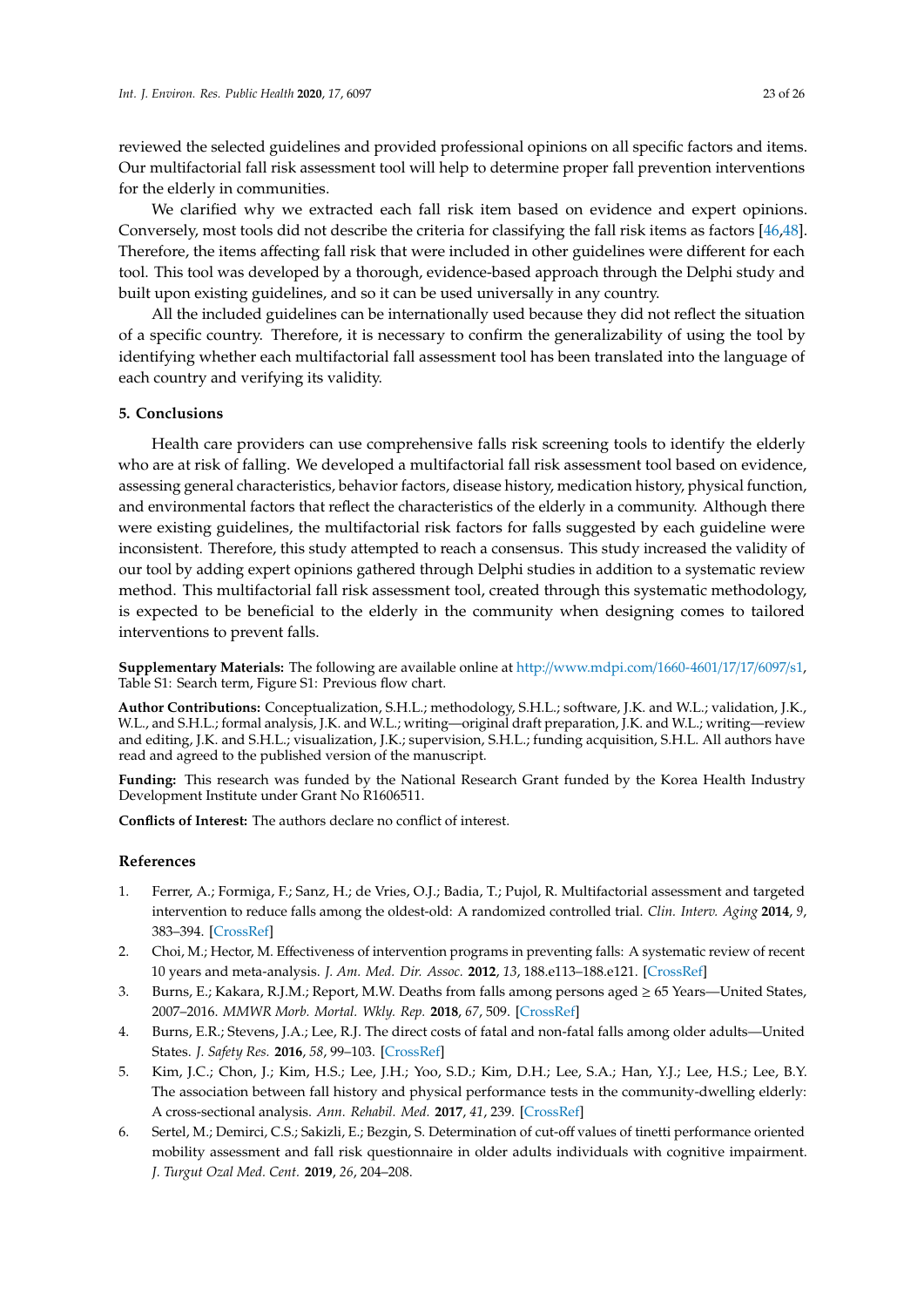- <span id="page-23-0"></span>7. Payette, M.-C.; Belanger, C.; Léveillé, V.; Grenier, S. Fall-related psychological concerns and anxiety among community-dwelling older adults: Systematic review and meta-analysis. *PLoS ONE* **2016**, *11*, e0152848. [\[CrossRef\]](http://dx.doi.org/10.1371/journal.pone.0152848) [\[PubMed\]](http://www.ncbi.nlm.nih.gov/pubmed/27043139)
- <span id="page-23-1"></span>8. Maghfouri, B.; Mehraban, A.H.; Taghizade, G.; Aminian, G.; Jafari, H.J.M.R. Validity and reliability of persion version of home falls and accident screening tool in Iranian elderly. *J. Mod. Rehabil.* **2012**, *5*, 9–14.
- <span id="page-23-2"></span>9. Keglovits, M.; Clemson, L.; Hu, Y.L.; Nguyen, A.; Neff, A.J.; Mandelbaum, C.; Hudson, M.; Williams, R.; Silianoff, T.; Stark, S. A scoping review of fall hazards in the homes of older adults and development of a framework for assessment and intervention. *Aust. Occup. Ther. J.* **2020**. [\[CrossRef\]](http://dx.doi.org/10.1111/1440-1630.12682) [\[PubMed\]](http://www.ncbi.nlm.nih.gov/pubmed/32648268)
- <span id="page-23-3"></span>10. Callis, N. Falls prevention: Identification of predictive fall risk factors. *Appl. Nurs. Res.* **2016**, *29*, 53–58. [\[CrossRef\]](http://dx.doi.org/10.1016/j.apnr.2015.05.007) [\[PubMed\]](http://www.ncbi.nlm.nih.gov/pubmed/26856489)
- <span id="page-23-4"></span>11. Kwan, E.; Straus, S.; Holroyd-Leduc, J. Risk factors for falls in the elderly. In *Medication-Related Falls in Older People*; Springer: Berlin/Heidelberg, Germany, 2016; pp. 91–101.
- <span id="page-23-5"></span>12. Gupta, R.; Wood, D.A. Primary prevention of ischaemic heart disease: Populations, individuals, and health professionals. *Lancet* **2019**, *394*, 685–696. [\[CrossRef\]](http://dx.doi.org/10.1016/S0140-6736(19)31893-8)
- <span id="page-23-6"></span>13. Inouye, S.K. Delirium—A framework to improve acute care for older persons. *J. Am. Geriatr. Soc.* **2018**, *66*, 446–451. [\[CrossRef\]](http://dx.doi.org/10.1111/jgs.15296) [\[PubMed\]](http://www.ncbi.nlm.nih.gov/pubmed/29473940)
- <span id="page-23-7"></span>14. Vlaeyen, E.; Coussement, J.; Leysens, G.; Van der Elst, E.; Delbaere, K.; Cambier, D.; Denhaerynck, K.; Goemaere, S.; Wertelaers, A.; Dobbels, F.J. Characteristics and effectiveness of fall prevention programs in nursing homes: A systematic review and meta-analysis of randomized controlled trials. *J. Am. Geriatr. Soc.* **2015**, *63*, 211–221. [\[CrossRef\]](http://dx.doi.org/10.1111/jgs.13254) [\[PubMed\]](http://www.ncbi.nlm.nih.gov/pubmed/25641225)
- <span id="page-23-8"></span>15. Palumbo, P.; Klenk, J.; Cattelani, L.; Bandinelli, S.; Ferrucci, L.; Rapp, K.; Chiari, L.; Rothenbacher, D. Predictive performance of a fall risk assessment tool for community-dwelling older people (FRAT-up) in 4 European cohorts. *J. Am. Med Dir. Assoc.* **2016**, *17*, 1106–1113. [\[CrossRef\]](http://dx.doi.org/10.1016/j.jamda.2016.07.015) [\[PubMed\]](http://www.ncbi.nlm.nih.gov/pubmed/27594522)
- <span id="page-23-9"></span>16. National Institute for Health and Care Excellence. *Falls in Older People: Assessing Risk and Prevention*; NICE: London, UK, 2013.
- 17. Panel on Prevention of Falls in Older Persons, American Geriatrics Society; British Geriatrics Society. Summary of the updated American Geriatrics Society/British Geriatrics Society clinical practice guideline for prevention of falls in older persons. *J. Am. Geriatr. Soc.* **2011**, *59*, 148–157. [\[CrossRef\]](http://dx.doi.org/10.1111/j.1532-5415.2010.03234.x) [\[PubMed\]](http://www.ncbi.nlm.nih.gov/pubmed/21226685)
- <span id="page-23-10"></span>18. Bristol Community Health. Multi Factorial Falls Risk Assessment Tool. Available online: https://[briscomhea](https://briscomhealth.org.uk/wp-content/uploads/2015/02/V10_Multifactorial_Falls_Risk_Assessment_tool.pdf) lth.org.uk/wp-content/uploads/2015/02/[V10\\_Multifactorial\\_Falls\\_Risk\\_Assessment\\_tool.pdf](https://briscomhealth.org.uk/wp-content/uploads/2015/02/V10_Multifactorial_Falls_Risk_Assessment_tool.pdf) (accessed on 30 September 2019).
- <span id="page-23-11"></span>19. Medicine, I.O. *Clinical Practice Guidelines We Can. Trust*; The National Academies Press: Washington, DC, USA, 2011. [\[CrossRef\]](http://dx.doi.org/10.17226/13058pp.290)
- <span id="page-23-12"></span>20. Stroup, D.F.; Berlin, J.A.; Morton, S.C.; Olkin, I.; Williamson, G.; Rennie, D.; Moher, D.; Becker, B.J.; Sipe, T.A.; Thacker, S.B.; et al. Meta-analysis of observational studies in epidemiology: A proposal for reporting. *JAMA* **2000**, *283*, 2008–2012. [\[CrossRef\]](http://dx.doi.org/10.1001/jama.283.15.2008) [\[PubMed\]](http://www.ncbi.nlm.nih.gov/pubmed/10789670)
- <span id="page-23-13"></span>21. Diamond, I.R.; Grant, R.C.; Feldman, B.M.; Pencharz, P.B.; Ling, S.C.; Moore, A.M.; Wales, P.W. Defining consensus: A systematic review recommends methodologic criteria for reporting of Delphi studies. *J. Clin. Epidemiol.* **2014**, *67*, 401–409. [\[CrossRef\]](http://dx.doi.org/10.1016/j.jclinepi.2013.12.002)
- <span id="page-23-14"></span>22. Jacob, E.; Duffield, C.; Jacob, D. A protocol for the development of a critical thinking assessment tool for nurses using a Delphi technique. *J. Adv. Nurs.* **2017**, *73*, 1982–1988. [\[CrossRef\]](http://dx.doi.org/10.1111/jan.13306)
- <span id="page-23-15"></span>23. Guirguis-Blake, J.M.; Michael, Y.L.; Perdue, L.A.; Coppola, E.L.; Beil, T.L. Falls prevention in communitydwelling older adults: Interventions. *JAMA* **2013**, *309*, 1406–1407. [\[CrossRef\]](http://dx.doi.org/10.1001/jama.2013.3130)
- <span id="page-23-16"></span>24. Australian Commission on Safety Quality in Health Care. Preventing Falls and Harm from Falls in Older People. Best Practice Guidelines for Australian Community Care. Available online: https://[doi.or](https://doi.org/www.safetyandquality.gov.au/our-work/falls-prevention/falls-prevention-community) g/[www.safetyandquality.gov.au](https://doi.org/www.safetyandquality.gov.au/our-work/falls-prevention/falls-prevention-community)/our-work/falls-prevention/falls-prevention-community (accessed on 30 September 2019).
- <span id="page-23-17"></span>25. Avin, K.G.; Hanke, T.A.; Kirk-Sanchez, N.; McDonough, C.M.; Shubert, T.E.; Hardage, J.; Hartley, G. Management of falls in community-dwelling older adults: Clinical guidance statement from the Academy of geriatric physical therapy of the american physical therapy association. *Phys. Ther.* **2015**, *95*, 815–834. [\[CrossRef\]](http://dx.doi.org/10.2522/ptj.20140415)
- <span id="page-23-18"></span>26. LeMier, M. *Falls Among Older Adults: Strategies for Prevention*; Washington State Department of Health: Seattle, WA, USA, 2002.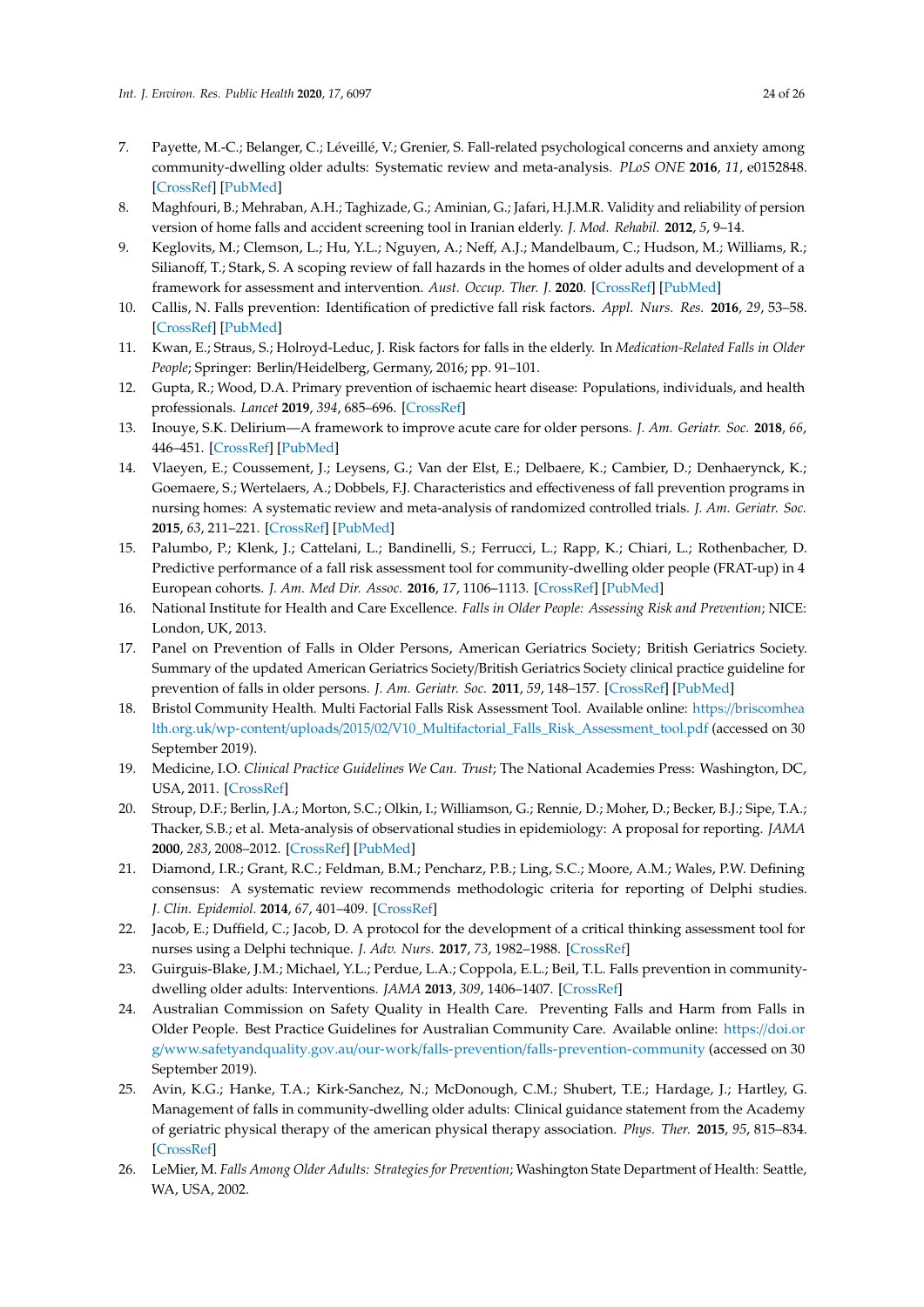- <span id="page-24-3"></span>27. Laffoy, M. *Strategy to Prevent Falls and Fractures in Ireland's Ageing Population Summary, Conclusions and Recomendations*; Health Service Executive: Dubin, Poland, 2008.
- <span id="page-24-4"></span>28. Centers for Disease Control and Prevention. *Preventing Falls: A Guide to Implementing E*ff*ective Community-Based Fall Prevention Programs*; Centers for Disease Control and Prevention: Atlanta, GA, USA, 2015.
- <span id="page-24-1"></span>29. Public Health Agency of Canada. Seniors' Falls in Canada: Second Report. Available online: https://[www.](https://www.canada.ca/content/dam/phac-aspc/migration/phac-aspc/seniors-aines/publications/public/injury-blessure/seniors_falls-chutes_aines/assets/pdf/seniors_falls-chutes_aines-eng.pdf) canada.ca/content/dam/phac-aspc/migration/phac-aspc/seniors-aines/publications/public/[injury-blessure](https://www.canada.ca/content/dam/phac-aspc/migration/phac-aspc/seniors-aines/publications/public/injury-blessure/seniors_falls-chutes_aines/assets/pdf/seniors_falls-chutes_aines-eng.pdf)/seni ors\_falls-chutes\_aines/assets/pdf/[seniors\\_falls-chutes\\_aines-eng.pdf](https://www.canada.ca/content/dam/phac-aspc/migration/phac-aspc/seniors-aines/publications/public/injury-blessure/seniors_falls-chutes_aines/assets/pdf/seniors_falls-chutes_aines-eng.pdf) (accessed on 30 September 2019).
- <span id="page-24-2"></span>30. Scott, V.; Peck, S.; Kendall, P. *Prevention of Falls and Injuries among the Elderly: A Special Report from the O*ffi*ce of the Provincial Health O*ffi*cer*; Provincial Health Officer: Victoria BC, Canada, 2004. Available online: https://[www.health.gov.bc.ca](https://www.health.gov.bc.ca/library/publications/year/2004/falls.pdf)/library/publications/year/2004/falls.pdf (accessed on 30 September 2019).
- <span id="page-24-0"></span>31. Todd, C.; Skelton, D. What are the Main Risk Factors for Falls among Older People and what are the Most Effective Interventions to Prevent these Falls. Available online: http://[www.euro.who.int](http://www.euro.who.int/__data/assets/pdf_file/0018/74700/E82552.pdf)/\_\_data/assets/pdf\_f ile/0018/74700/[E82552.pdf](http://www.euro.who.int/__data/assets/pdf_file/0018/74700/E82552.pdf) (accessed on 30 September 2019).
- <span id="page-24-5"></span>32. Rahn, D. Transformational teamwork: Exploring the impact of nursing teamwork on nurse-sensitive quality indicators. *J. Nurs. Care Qual.* **2016**, *31*, 262–268. [\[CrossRef\]](http://dx.doi.org/10.1097/NCQ.0000000000000173)
- <span id="page-24-6"></span>33. Bischoff-Ferrari, H.A.; Dawson-Hughes, B.; Willett, W.C.; Staehelin, H.B.; Bazemore, M.G.; Zee, R.Y.; Wong, J.B. Effect of vitamin D on falls: A meta-analysis. *JAMA* **2004**, *291*, 1999–2006. [\[CrossRef\]](http://dx.doi.org/10.1001/jama.291.16.1999) [\[PubMed\]](http://www.ncbi.nlm.nih.gov/pubmed/15113819)
- <span id="page-24-7"></span>34. Lips, P.; Bouillon, R.; Van Schoor, N.M.; Vanderschueren, D.; Verschueren, S.; Kuchuk, N.; Milisen, K.; Boonen, S. Reducing fracture risk with calcium and vitamin D. *Clin. Endocrinol. (Oxf.)* **2010**, *73*, 277–285. [\[CrossRef\]](http://dx.doi.org/10.1111/j.1365-2265.2009.03701.x) [\[PubMed\]](http://www.ncbi.nlm.nih.gov/pubmed/20796001)
- <span id="page-24-8"></span>35. Bolland, M.J.; Grey, A.; Gamble, G.D.; Reid, I.R. Vitamin D supplementation and falls: A trial sequential meta-analysis. *Lancet Diabetes Endocrinol.* **2014**, *2*, 573–580. [\[CrossRef\]](http://dx.doi.org/10.1016/S2213-8587(14)70068-3)
- <span id="page-24-9"></span>36. Halfon, M.; Phan, O.; Teta, D. Vitamin D: A review on its effects on muscle strength, the risk of fall, and frailty. *Biomed. Res. Int.* **2015**, *2015*, 953241. [\[CrossRef\]](http://dx.doi.org/10.1155/2015/953241) [\[PubMed\]](http://www.ncbi.nlm.nih.gov/pubmed/26000306)
- <span id="page-24-10"></span>37. Hoang, P.D.; Cameron, M.H.; Gandevia, S.C.; Lord, S.R. Neuropsychological, balance, and mobility risk factors for falls in people with multiple sclerosis: A prospective cohort study. *Arch. Phys. Med. Rehabil.* **2014**, *95*, 480–486. [\[CrossRef\]](http://dx.doi.org/10.1016/j.apmr.2013.09.017) [\[PubMed\]](http://www.ncbi.nlm.nih.gov/pubmed/24096187)
- <span id="page-24-11"></span>38. Rodakowski, J.; Becker, A.M.; Golias, K.W. Activity-based goals generated by older adults with mild cognitive impairment. *OTJR Occup. Particip. Health* **2018**, *38*, 84–88. [\[CrossRef\]](http://dx.doi.org/10.1177/1539449217751357)
- <span id="page-24-12"></span>39. Rich, M.W.; Chyun, D.A.; Skolnick, A.H.; Alexander, K.P.; Forman, D.E.; Kitzman, D.W.; Maurer, M.S.; McClurken, J.B.; Resnick, B.M.; Shen, W.K. Knowledge gaps in cardiovascular care of the older adult population: A scientific statement from the American Heart Association, American College of Cardiology, and American Geriatrics Society. *J. Am. Coll. Cardiol.* **2016**, *67*, 2419–2440. [\[CrossRef\]](http://dx.doi.org/10.1016/j.jacc.2016.03.004)
- <span id="page-24-13"></span>40. Nakamura, Y.; Suzuki, T.; Yoshida, T.; Yamazaki, H.; Kato, H. Vitamin D and calcium are required during denosumab treatment in osteoporosis with rheumatoid arthritis. *Nutrients* **2017**, *9*, 428. [\[CrossRef\]](http://dx.doi.org/10.3390/nu9050428)
- <span id="page-24-17"></span>41. Leveille, S.; Hausdorff, J.; Dong, Z.; Milberg, W.; McLean, R.; van der Leeuw, G. Does attention mediate the relationship between chronic pain and falls in older adults? *Innov. Aging* **2018**, *2*, 243. [\[CrossRef\]](http://dx.doi.org/10.1093/geroni/igy023.909)
- <span id="page-24-14"></span>42. Kachroo, S.; Kawabata, H.; Colilla, S.; Shi, L.; Zhao, Y.; Mukherjee, J.; Iloeje, U.; Fonseca, V. Association between hypoglycemia and fall-related events in type 2 diabetes mellitus: Analysis of a US commercial database. *J. Manag. Care Spec. Pharm.* **2015**, *21*, 243–253. [\[CrossRef\]](http://dx.doi.org/10.18553/jmcp.2015.21.3.243) [\[PubMed\]](http://www.ncbi.nlm.nih.gov/pubmed/25726033)
- <span id="page-24-15"></span>43. Johnston, S.; Conner, C.; Aagren, M.; Ruiz, K.; Bouchard, J. Association between hypoglycaemic events and fall-related fractures in Medicare-covered patients with type 2 diabetes. *Diabetes Obes. Metab.* **2012**, *14*, 634–643. [\[CrossRef\]](http://dx.doi.org/10.1111/j.1463-1326.2012.01583.x) [\[PubMed\]](http://www.ncbi.nlm.nih.gov/pubmed/22335246)
- <span id="page-24-16"></span>44. Berlie, H.D.; Garwood, C.L. Diabetes medications related to an increased risk of falls and fall-related morbidity in the elderly. *Ann. Pharm.* **2010**, *44*, 712–717. [\[CrossRef\]](http://dx.doi.org/10.1345/aph.1M551) [\[PubMed\]](http://www.ncbi.nlm.nih.gov/pubmed/20215495)
- <span id="page-24-18"></span>45. Stubbs, B.; West, E.; Patchay, S.; Schofield, P. Is there a relationship between pain and psychological concerns related to falling in community dwelling older adults? A systematic review. *Disabil. Rehabil.* **2014**, *36*, 1931–1942. [\[CrossRef\]](http://dx.doi.org/10.3109/09638288.2014.882419) [\[PubMed\]](http://www.ncbi.nlm.nih.gov/pubmed/24467675)
- <span id="page-24-19"></span>46. Fabre, J.M.; Ellis, R.; Kosma, M.; Wood, R.H. Falls risk factors and a compendium of falls risk screening instruments. *J. Geriatr. Phys. Ther.* **2010**, *33*, 184–197. [\[CrossRef\]](http://dx.doi.org/10.1519/JPT.0b013e3181ff2a24) [\[PubMed\]](http://www.ncbi.nlm.nih.gov/pubmed/21717922)